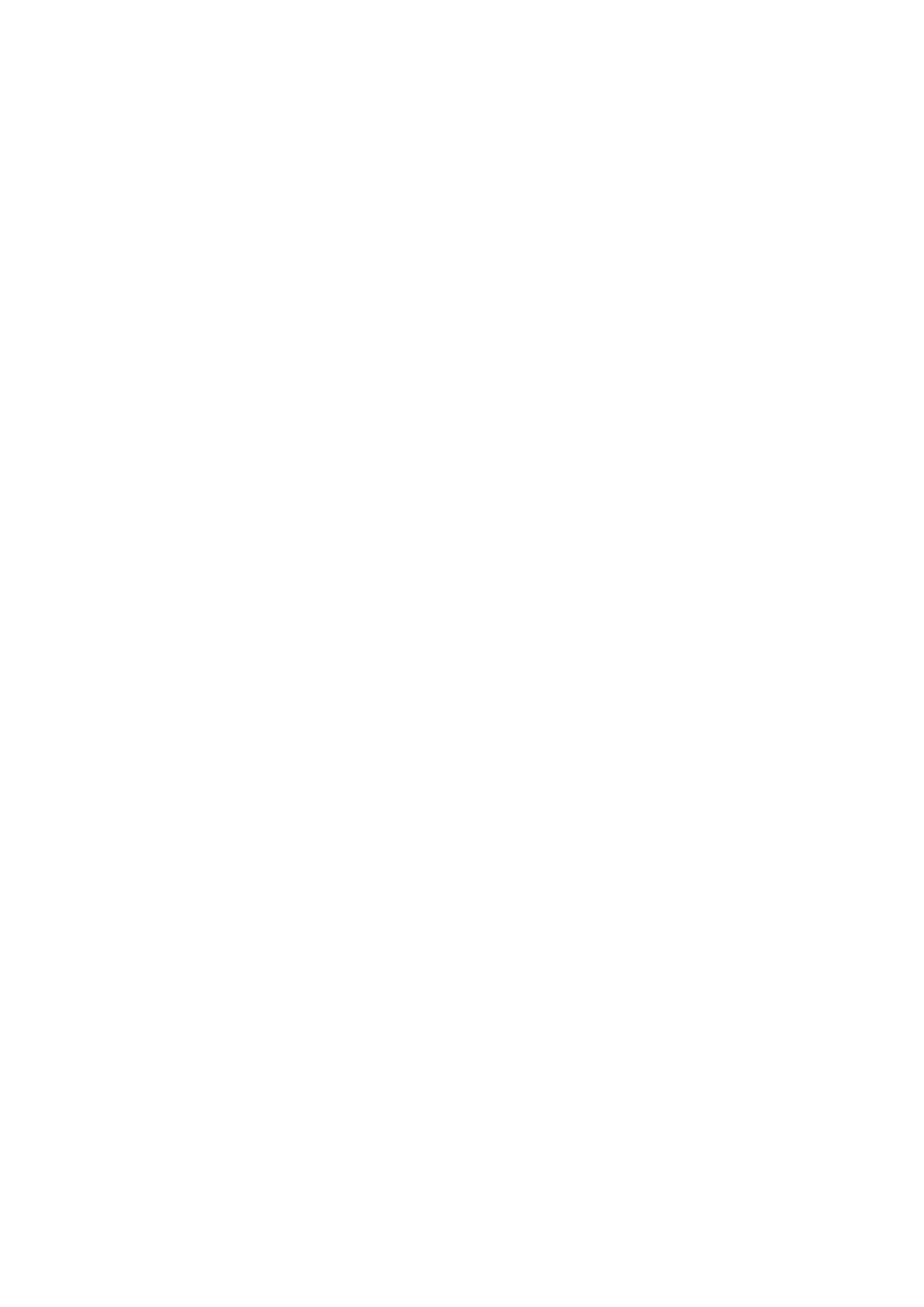# Home and Away:

# *The Place of the Child Writer*

Edited by

David Owen and Lesley Peterson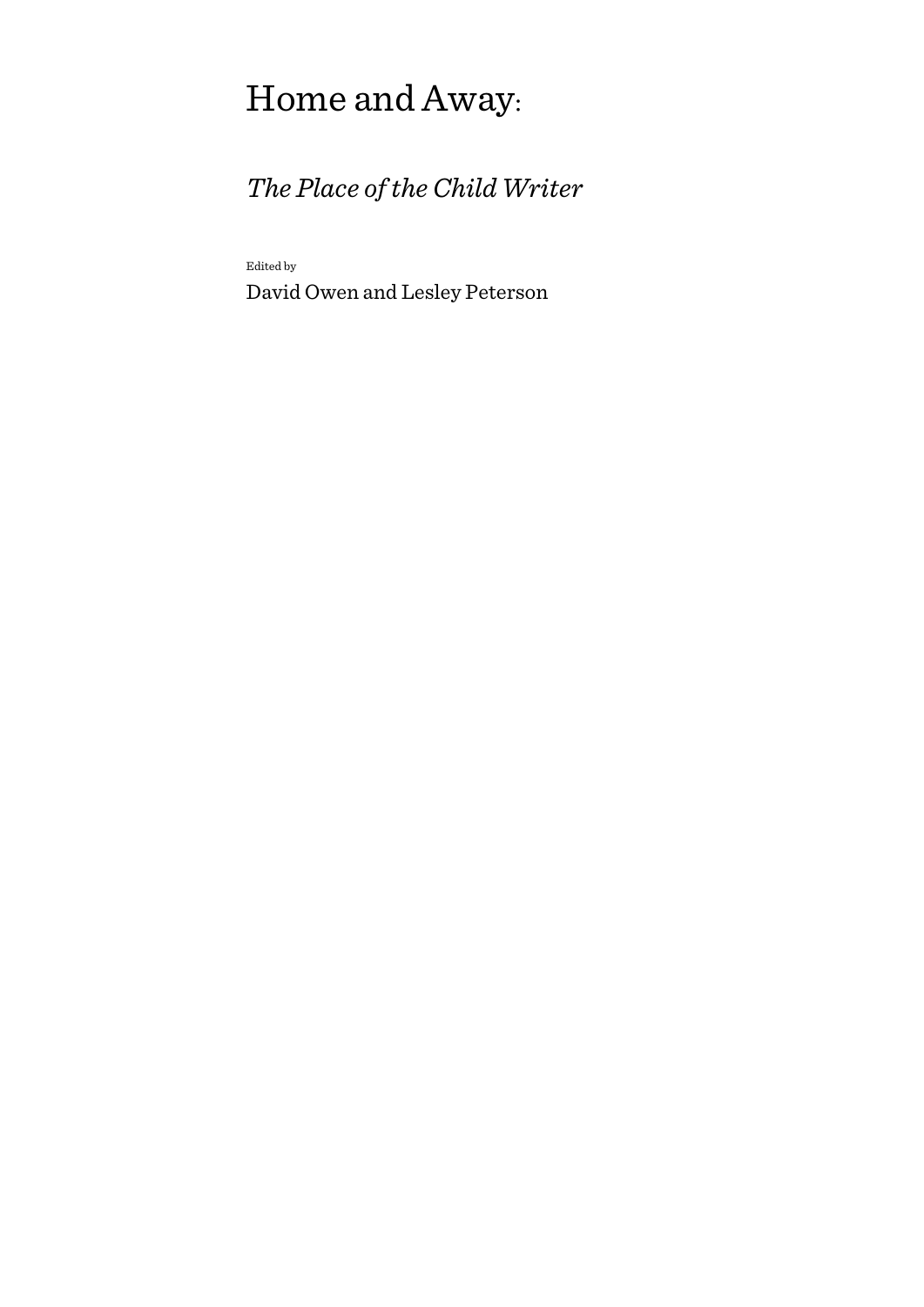Home and Away: The Place of the Child Writer

Edited by David Owen and Lesley Peterson

This book first published 2016

Cambridge Scholars Publishing

Lady Stephenson Library, Newcastle upon Tyne, NE6 2PA, UK

British Library Cataloguing in Publication Data A catalogue record for this book is available from the British Library

Copyright © 2016 by David Owen and Lesley Peterson and contributors

All rights for this book reserved. No part of this book may be reproduced, stored in a retrieval system, or transmitted, in any form or by any means, electronic, mechanical, photocopying, recording or otherwise, without the prior permission of the copyright owner.

ISBN (10): 1-4438-8082-5 ISBN (13): 978-1-4438-8082-4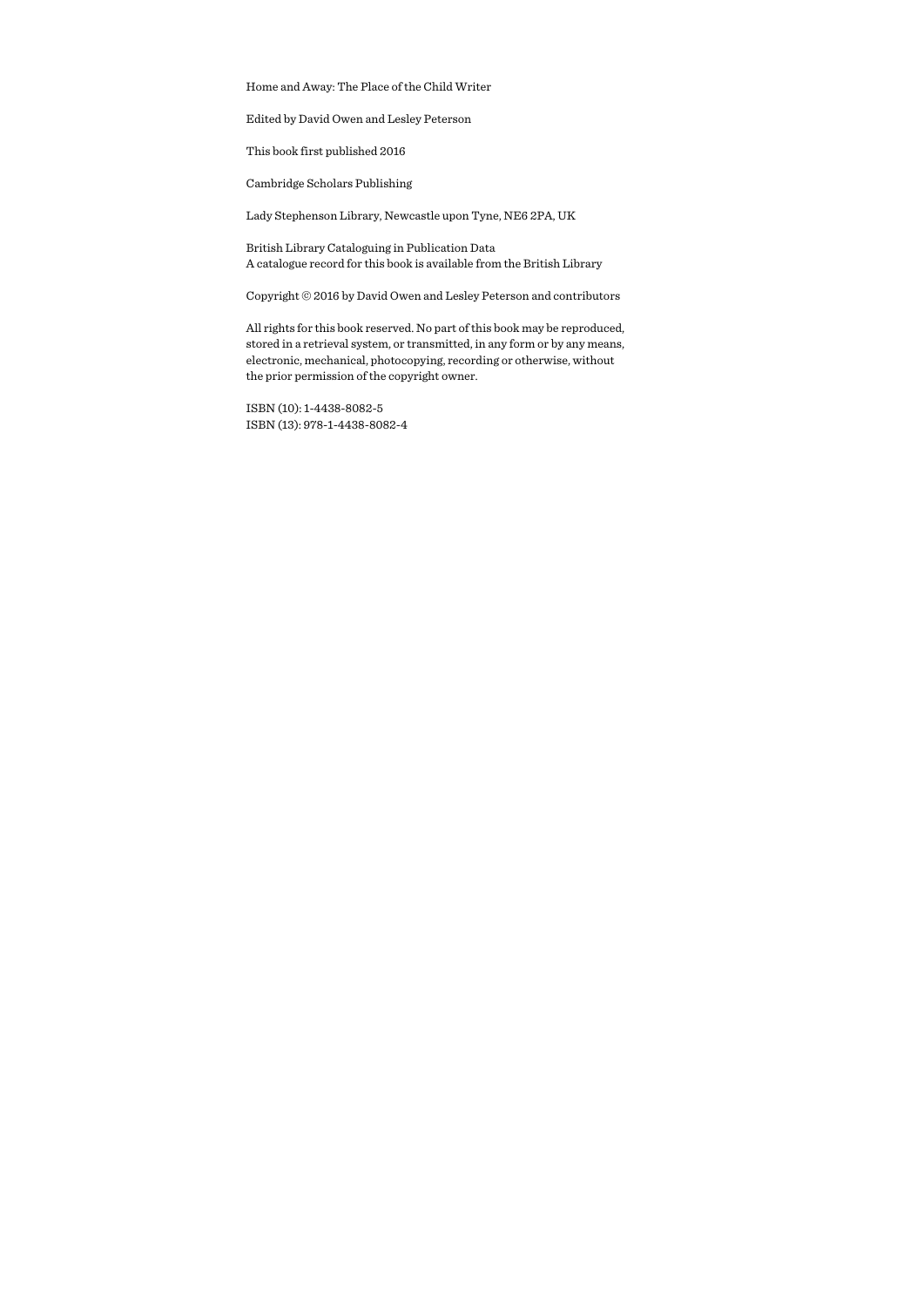To the memories of Peter Alexander and Rowland McMaster, early and staunch supporters of Literary Juvenilia Studies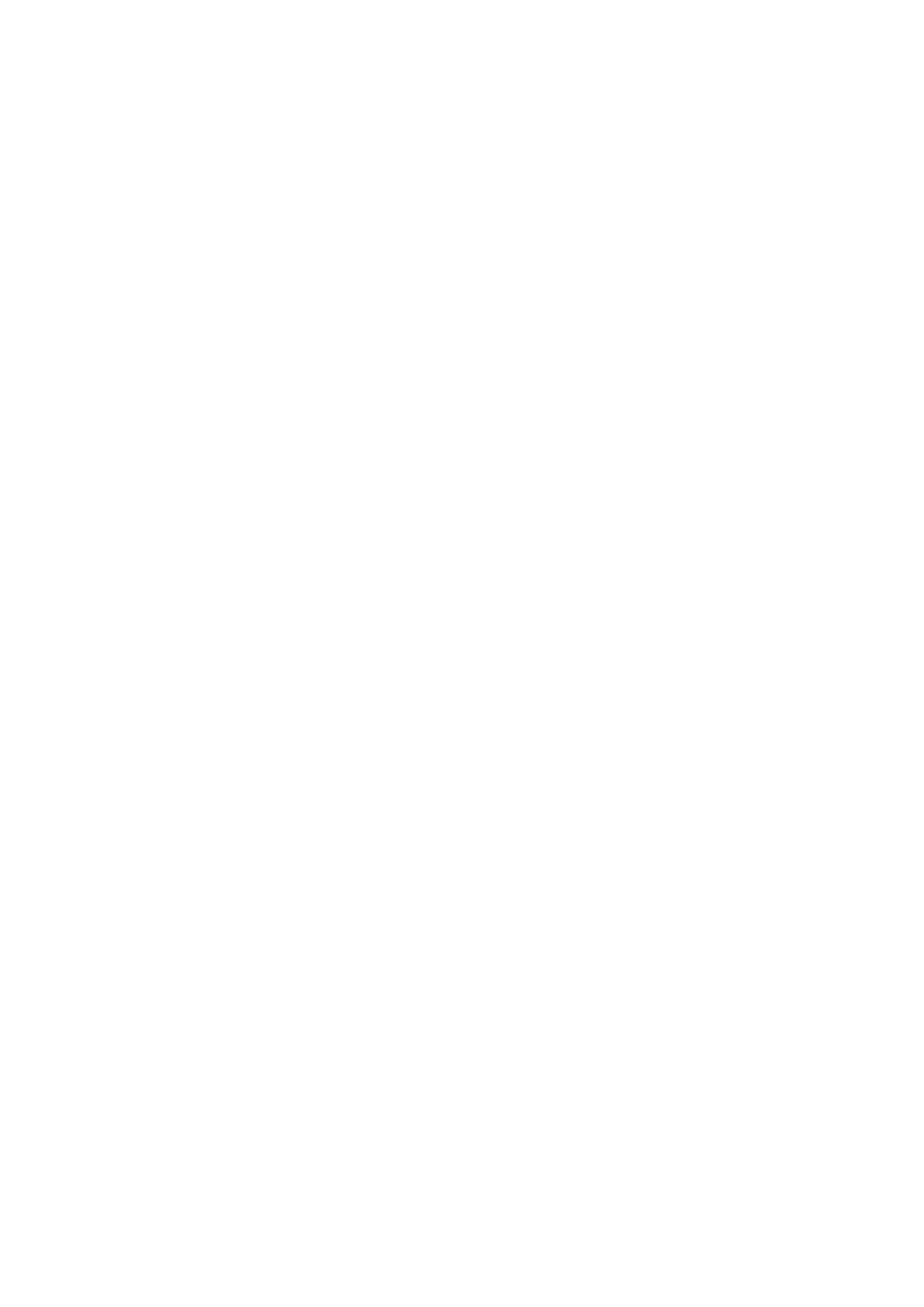# TABLE OF CONTENTS

| Part One: Up and Away                                                                                                                      |
|--------------------------------------------------------------------------------------------------------------------------------------------|
| In Search of Juvenilia: A Survey of the Birth, Childhood<br>Christine Alexander                                                            |
| <b>Part Two: Working from Home</b>                                                                                                         |
| "Hast thou yet found a balmy spot ?":<br>Peter Merchant                                                                                    |
| Dick Doyle's Journal: A Teenager at Work and at Home<br><b>Juliet McMaster</b>                                                             |
| Coming to Terms with "Home": Mary Arnold's Engagement<br>with Domestic Norms in Her Narrative Juvenilia of 1867-69  68<br>Gillian Boughton |
| Experimenting with Home: Maria Edgeworth and the Development<br><b>Ryan Twomey</b>                                                         |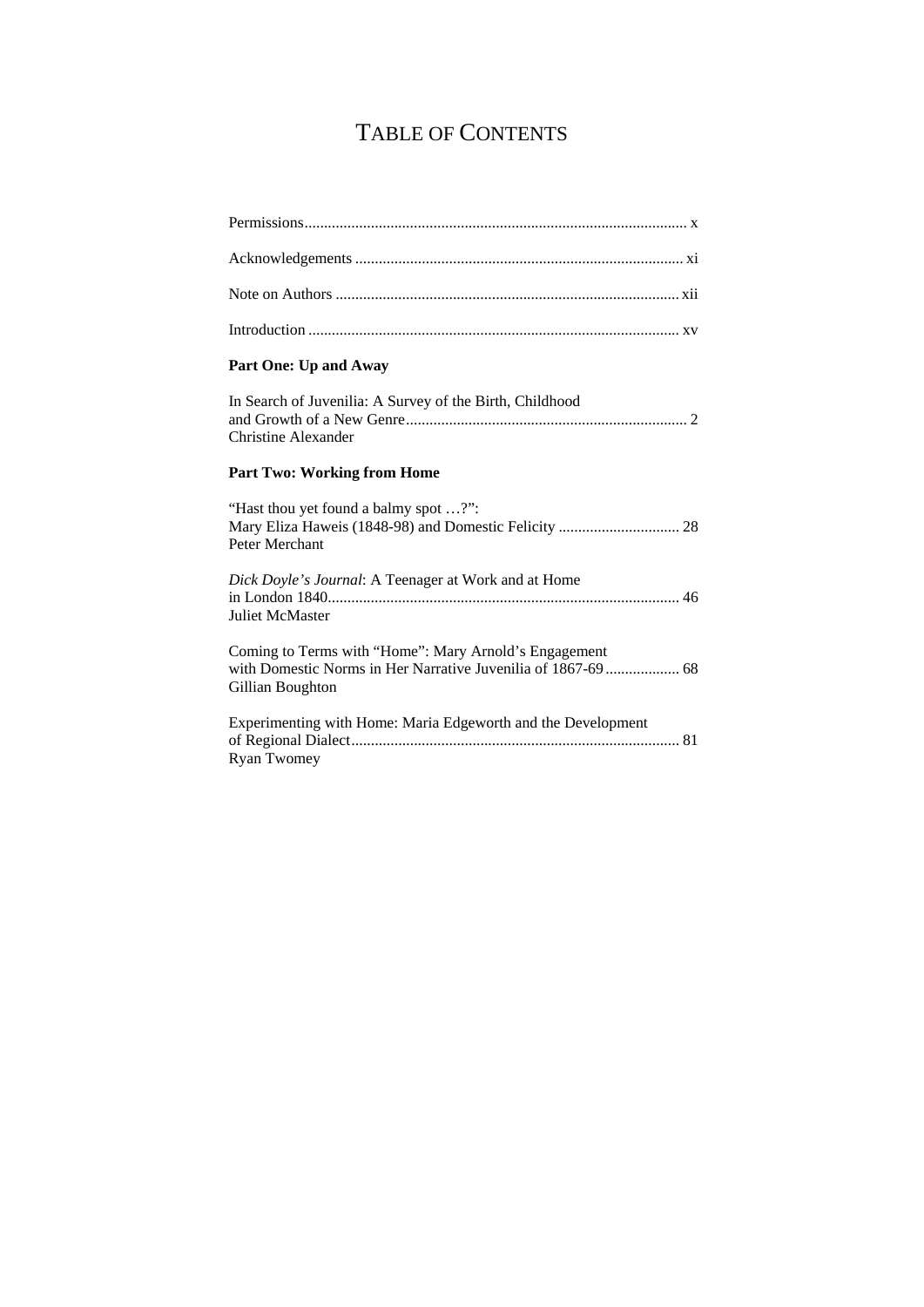### **Part Three: Elsewhere Imagined**

| Imagining the Nation, Imagining an Empire:<br>A Tour of Early Nineteenth-Century British Paracosms  96<br>Joetta Harty                            |
|---------------------------------------------------------------------------------------------------------------------------------------------------|
| Figurative Worlds in Hannah More's Pastoral Drama<br>Alexandra Prunean                                                                            |
| Urban Landscape, Fantasy and Adolescent Identity<br>Kate Sumner                                                                                   |
| Ethel Turner and Mary Grant Bruce: Young Writers<br>Pamela Nutt                                                                                   |
| "What about Ireland?": Alison Barstow Murphy<br><b>Caroline Lieffers</b>                                                                          |
| <b>Part Four: Roots and Wings</b>                                                                                                                 |
| Watching Literature Happen: Anna Maria Porter's Walsh Colville<br>David Owen                                                                      |
| Negotiating Gendered Capital in Charlotte Brontë's<br>Sara Deborah Nyffenegger                                                                    |
| A Taste for Cruel Humour: Jane Austen's The History of England<br>and James Gillray's Bawdy Caricature of Charles James Fox  217<br>Annette Upfal |
| "Remembered Friendship": James Henry Leigh Hunt's Poetic<br>Sylvia Hunt                                                                           |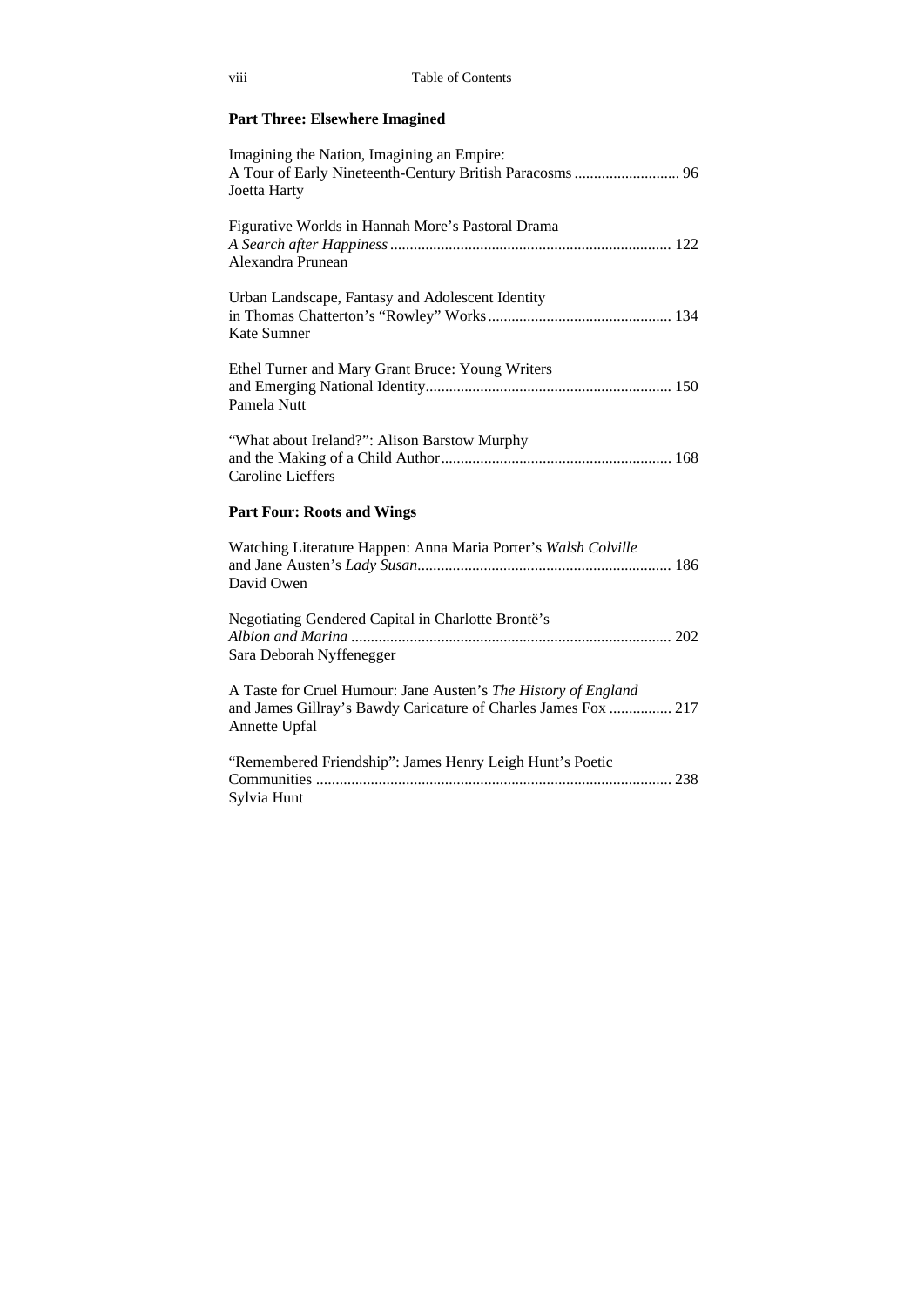| Home and Away: The Place of the Child Writer                              |  |
|---------------------------------------------------------------------------|--|
| "And envy me the pranks that I shall play": Subversion<br>Lesley Peterson |  |
| Indev                                                                     |  |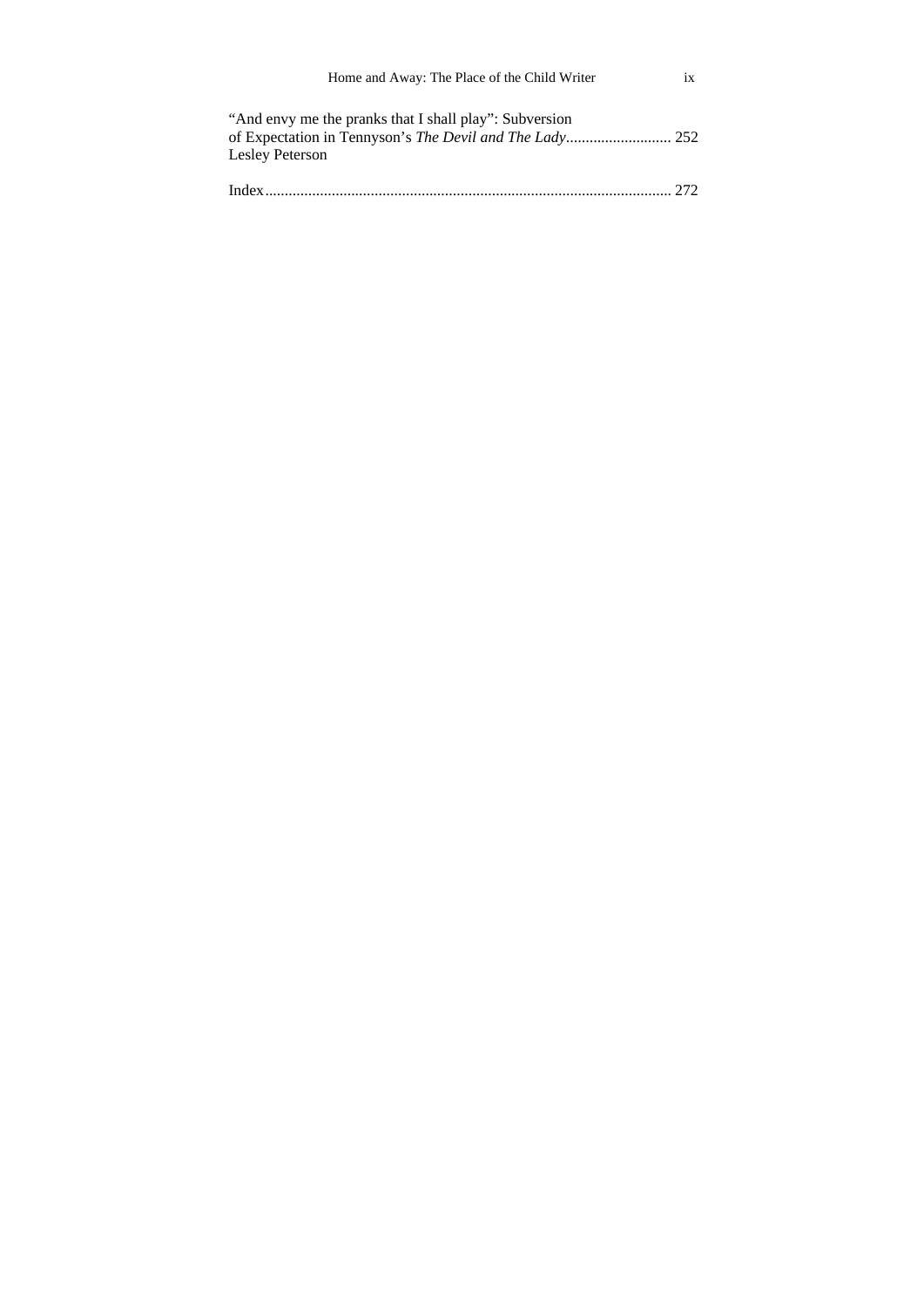## IMAGES REPRODUCED IN THIS COLLECTION

The editors gratefully acknowledge the following authorisation to reproduce the images listed below.

Figures 1-1, 1-3 and 1-4 in Christine Alexander's "In Search of Juvenilia: A Survey of the Birth, Childhood and Growth of a New Genre" © The Juvenilia Press, Sydney; figure 1-2 © The University of New South Wales, Sydney; figure 1-5 © Le Musée des lettres et manuscrits, Paris.

Figures 2-1, 2-3 and 2-5 in Juliet McMaster's "Dick Doyle's Journal: A Teenager at Work and at Home in London 1840" are in the public domain; figures 2-2, 2-4 and 2-6: © The Juvenilia Press, Sydney; figures 2-7 and 2- 8: © The Pierpont Morgan Library, New York.

Figure 3-1 in Joetta Harty's "Imagining the Nation, Imagining an Empire: A Tour of Early Nineteenth-Century British Paracosms": © Brontë Parsonage Museum.

Figures 3-2 to 3-5 in Kate Sumner's "Urban Landscape, Fantasy and Adolescent Identity in Thomas Chatterton's 'Rowley Works': © The British Library Board.

Figures 4-2 to 4-5 in Annette Upfal's "A Taste for Cruel Humour: Jane Austen's *The History of England* and James Gillray's Bawdy Caricature of Charles James Fox": © National Portrait Gallery, London. Figure 4-1 is a public-domain image from Jane Austen's *The History of England* in *Volume the Second*, the British Library.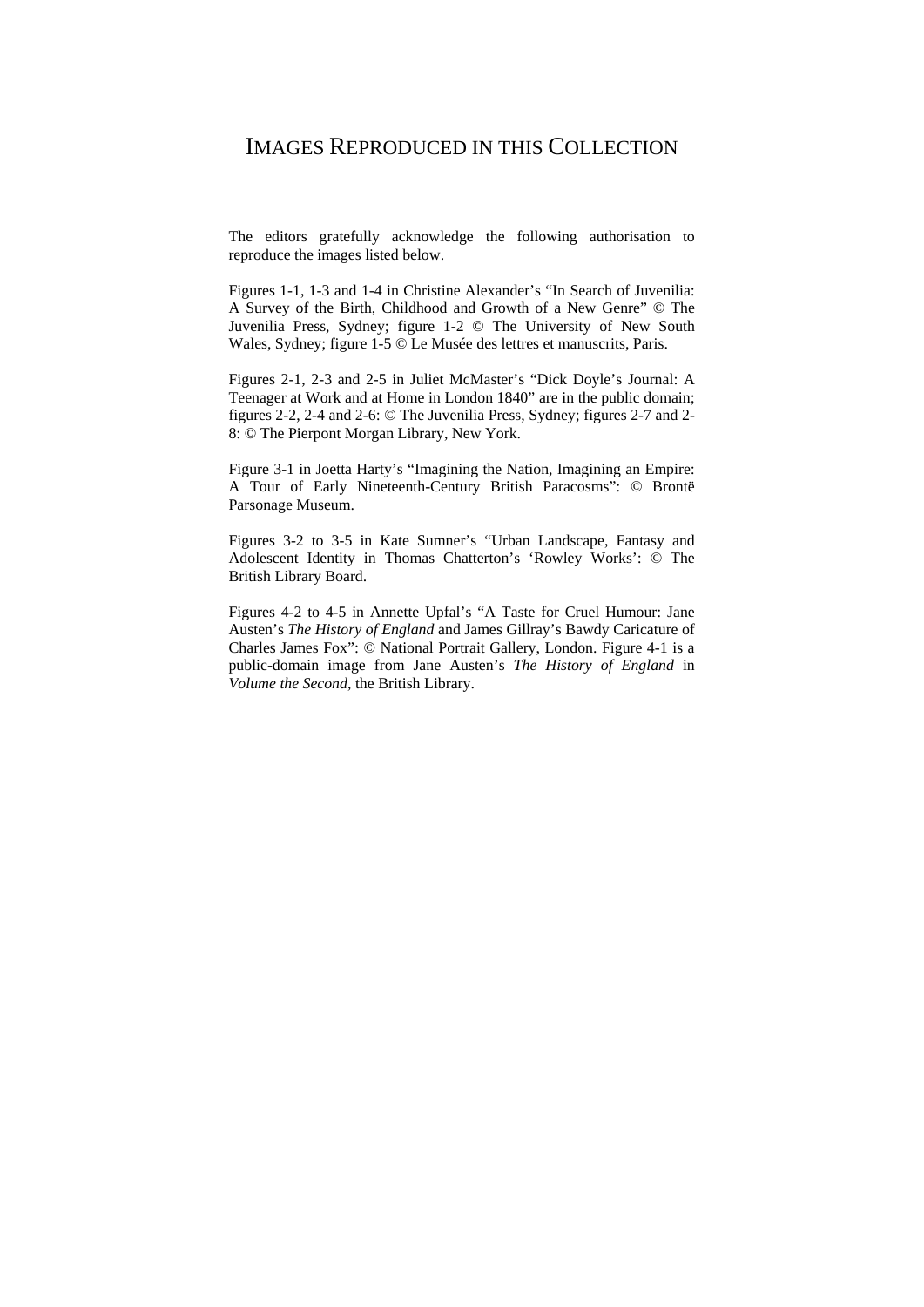### ACKNOWLEDGEMENTS

We are privileged to acknowledge the guidance and support of Christine Alexander and Juliet McMaster throughout our editorial work on this collection. But such an acknowledgement would be incomplete if we did not also express our gratitude to both these scholars for their many years of inspiring work and dedication to Literary Juvenilia Studies, without which it is no exaggeration to say that the collection of essays we present here could probably never have come into existence and the field of study itself would be a far poorer place.

We are also greatly indebted to Gillian Boughton for organizing the conference that gave rise to this project, and to the University of Durham for hosting it. We ourselves would not have been able to participate in that conference, or to pursue the ensuing work of this project, without the support of our home institutions. For financial and professional support, accordingly, we gratefully acknowledge the Department of English and German at the Universitat Autònoma de Barcelona (Spain); and the Department of English, the College of Arts and Sciences, and the Office of the VPAA/Provost at the University of North Alabama (USA). The work of editing this volume has been lightened by the dedication of the individual contributors. For that commitment, as well as for their inspiring contributions to the field, we are grateful. Sam Baker at Cambridge Scholars has been unfailingly helpful and endlessly patient. Our spouses, Sònia Prats and Eric Homich, have been supportive far beyond what we had any right to expect.

David Owen and Lesley Peterson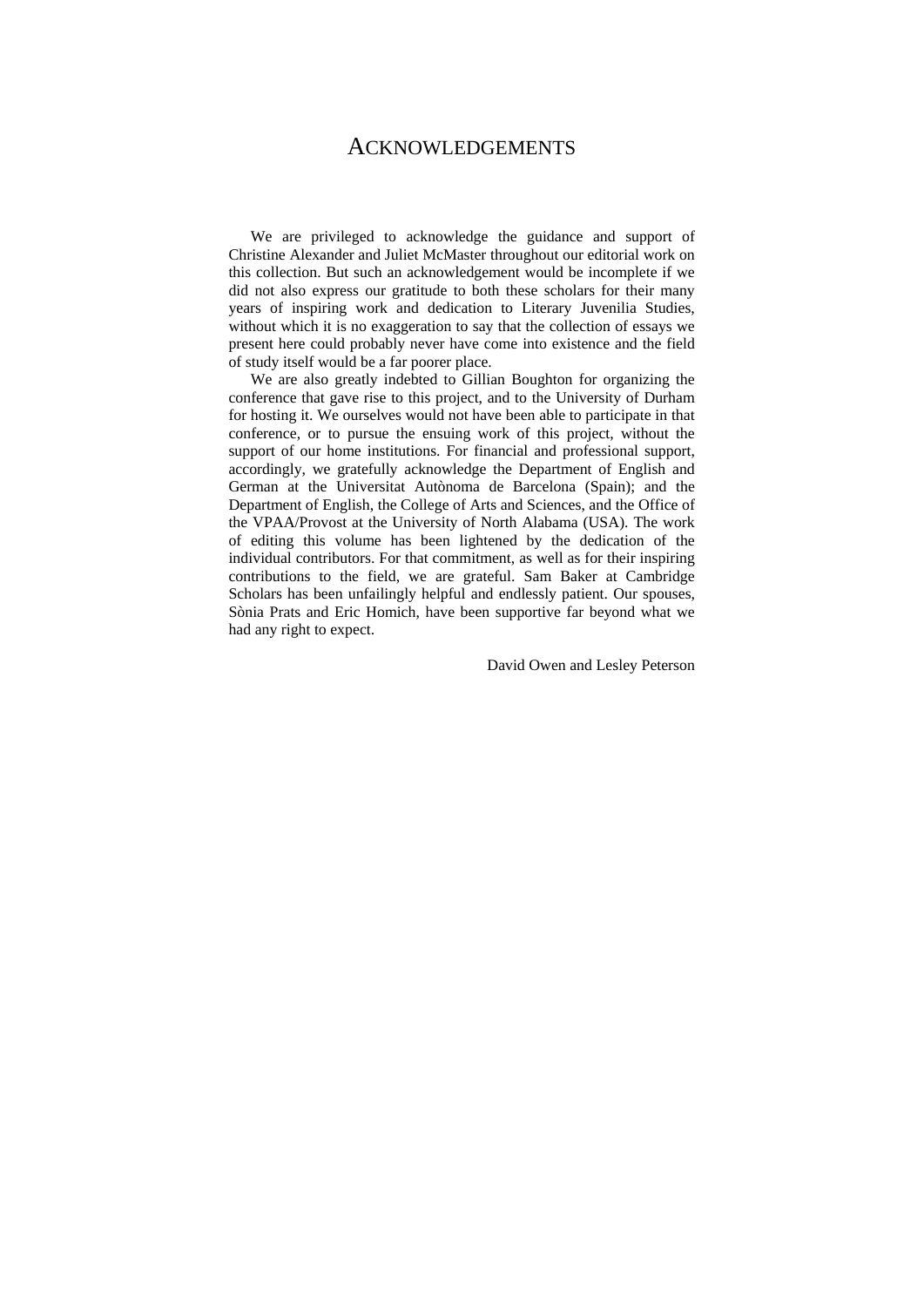# NOTE ON AUTHORS

#### **Christine Alexander**

Christine Alexander is Emeritus Professor of English at the University of New South Wales, and a Fellow of the Australian Academy of the Humanities. She has written extensively on the Brontës, including a critical study on *The Early Writings of Charlotte Brontë* and specialist editions of Brontë juvenilia. She is director and general editor of the Juvenilia Press, and published the first book on the topic of literary juvenilia, *The Child Writer from Austen to Woolf*, co-edited with Juliet McMaster. Her new edition of Jane Austen's juvenilia, Love and Freindship *and Other Early Writings*, was published by Penguin in September 2014.

#### **Gillian Boughton**

Gillian Boughton has worked in the University of Durham, UK, since 1992. Her teaching interests range from Romanticism to Post-Modernism and her research interests arise from doctoral study around the life, Juvenilia writings and twenty-five published novels of Mrs. Humphry Ward, born Mary Arnold (1851- 1920). She is a Fellow of St John's College Durham.

#### **Joetta Harty**

Joetta Harty has taught at the George Washington University, the University of Maryland, and the University of London. She is currently pursuing a Master's degree in Library & Information Studies at Robert Gordon University. In addition to juvenilia, her research interests include Romanticism, children's and Victorian literature, and women's writing.

#### **Sylvia Hunt**

Sylvia Hunt is a professor of English Literature at Laurentian University. Her areas of research are juvenile writings of eighteenth-century authors and the geo-politics of food in the eighteenth century.

#### **Caroline Lieffers**

Caroline Lieffers holds an MA in History from the University of Alberta. She was a co-editor for *Crossing Canada: The Diary of Hope Hook, 1907*.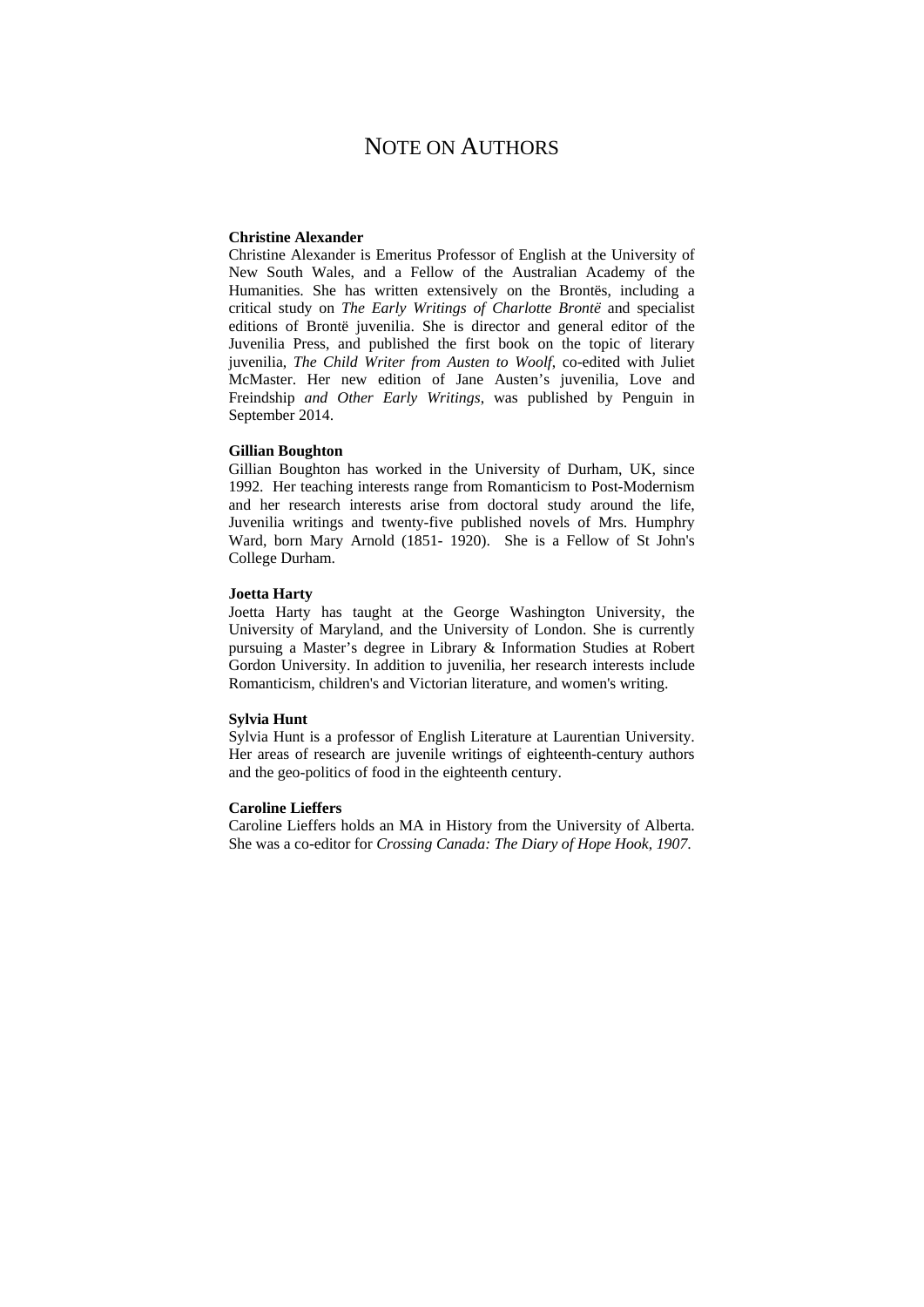#### **Juliet McMaster**

Juliet McMaster, co-editor with Christine Alexander of *The Child Writer from Austen to Woolf* and founder of the Juvenilia Press, has published books on Austen, Thackeray, Trollope and Dickens. She published her monograph on Austen's juvenilia, *Jane Austen,Young Author*, in 2015.

#### **Peter Merchant**

Peter Merchant lectures in English literature at Canterbury Christ Church University, U.K. His research interests lie in the eighteenth and nineteenth centuries.

#### **Pamela Nutt**

Pamela Nutt is a former Head of English at Presbyterian Ladies' College Sydney, Australia. She has most recently been working with gifted and talented students from the College, editing the juvenile writings of 19th century Australian writers for the Juvenilia Press.

#### **Sara Nyffenegger**

Sara D. Nyffenegger is a PhD Candidate at University of Zurich and teaches at Kantonsschule Wettingen. Her research interests include the nineteenth-century novel, the Brontës, and Victorian literature in general.

#### **David Owen**

David Owen lectures at the Universitat Autònoma de Barcelona. His areas of research include late eighteenth-century women novelists, juvenilia and epistolary fiction. He is author of *Rethinking Jane Austen's 'Lady Susan'* (Edwin Mellen, 2010) and published a critical edition of Anna Maria Porter's *Walsh Colville* in 2015.

#### **Lesley Peterson**

Lesley Peterson teaches at the University of North Alabama. Her areas of research include early modern women dramatists and juvenilia. She was a contributor to *The Child Writer from Austen to Woolf*, and she recently edited *The Mirror of the Worlde*, a translation by Elizabeth Tanfield Cary (McGill-Queen's, 2012).

#### **Alexandra Prunean**

Alexandra Prunean is a PhD candidate at the Universitat Autònoma de Barcelona. Her areas of research include late eighteenth-century women writers, children's literature and juvenilia. She is co-editor of Hannah More's *The Search after Happiness* (Juvenilia Press, 2015).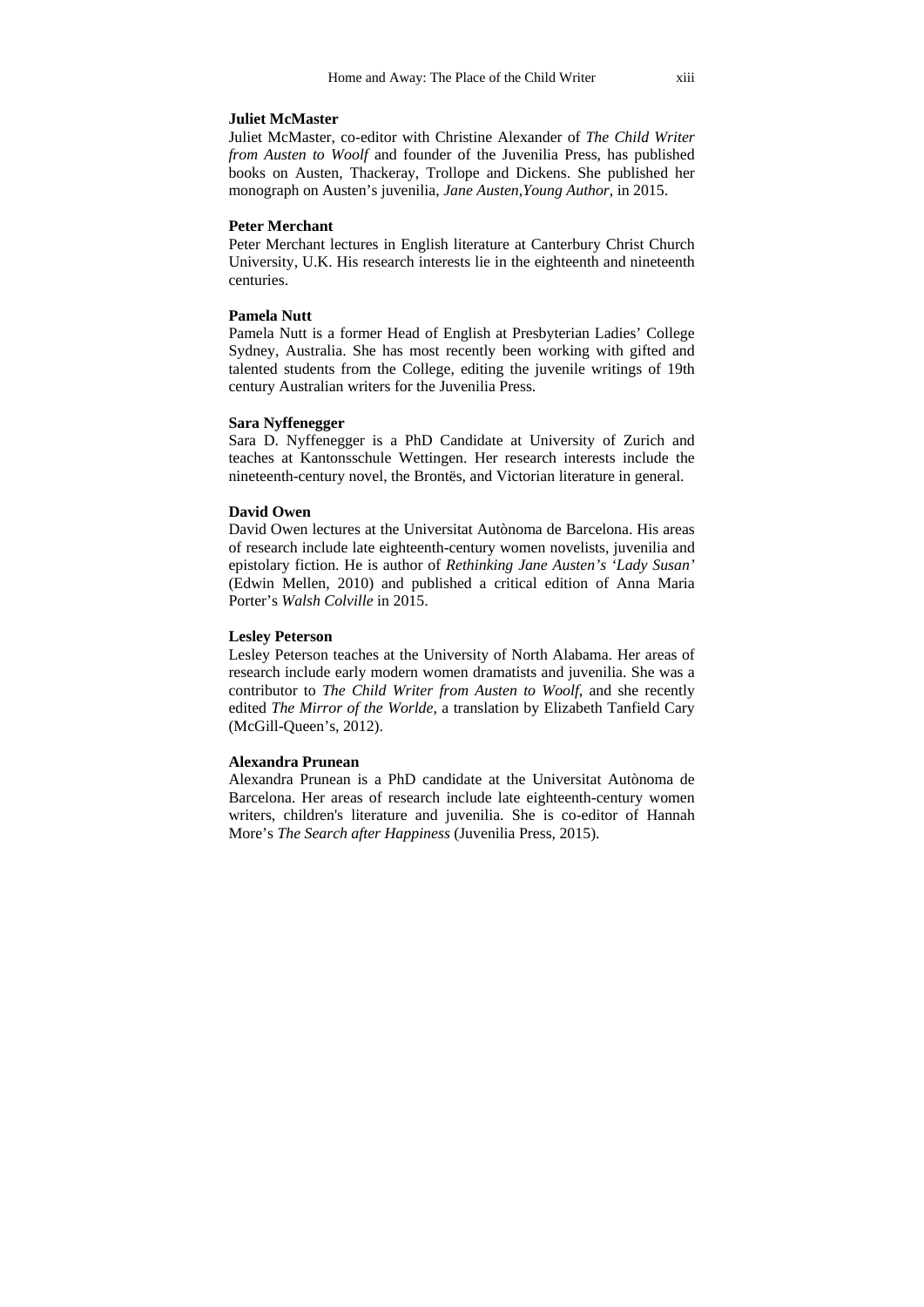#### **Kate Sumner**

Kate Sumner is a PhD candidate at the University of New South Wales, Australia, where she holds an Australian Postgraduate Award scholarship. Her research concerns the use of literary genres in eighteenth-century English juvenilia. She is co-editor of Charles Dickens's *The Bill of Fare, O'Thello & Other Early Works* (Juvenilia Press, 2012).

#### **Ryan Twomey**

Ryan Twomey is a lecturer in the Department of English at Macquarie University in Sydney, Australia. He is the editor of the Norton Critical Edition of Maria Edgeworth's *Castle Rackrent* (2014), and the co-editor of Maria Edgeworth's *The Double Disguise* (2014).

#### **Annette Upfal**

Annette Upfal wrote the Introduction and was co-editor with Christine Alexander of the Juvenilia Press edition of Jane Austen's *The History of England & Cassandra's Portraits* (2009).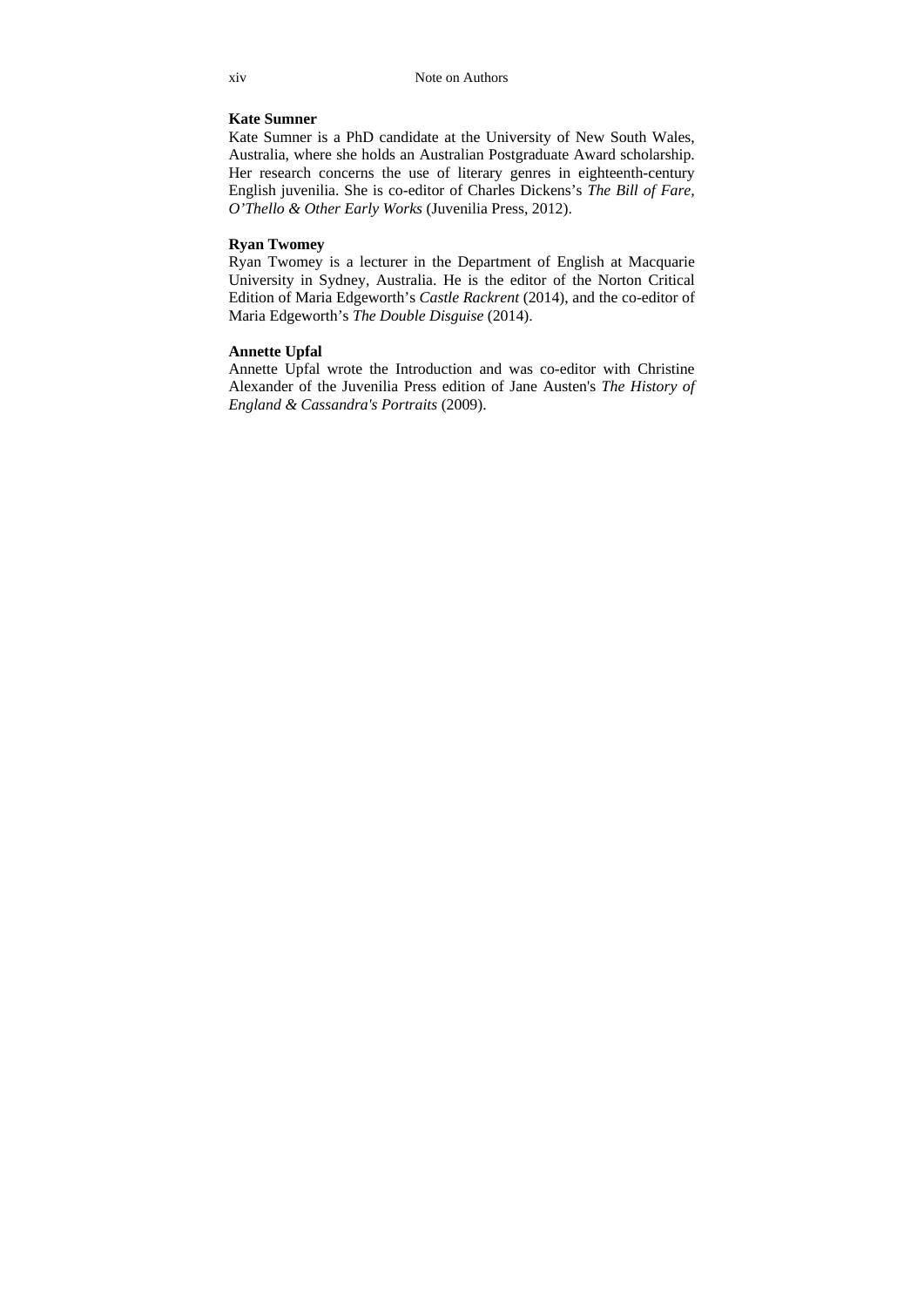### **INTRODUCTION**

### DAVID OWEN AND LESLEY PETERSON

The basic tenet of this volume is that juvenile authors creatively respond to a notional "Home" or an equally notional "Away" as pre-adults and as writers. The relationships and values of the parental home, the topography of the home place, the stories and poems, the lived experiences that first fired their imaginations as children, find expression in young writers' works. Yet also finding expression are the unfamiliar or extrafamiliar connections, lifestyles, landscapes, and literature that the child writer anticipates, imagines, or invents, whether as a means of temporary escape while still home, or as a process of preparing for the as-yetuntravelled territory of adulthood. We note as well that for many of the juvenile writers discussed here, the distant yet imminent metaphorical shore at which they hope to arrive is quite explicitly conceived of as artistic maturity and recognition: a brave new world indeed.

As a work of scholarship, furthermore, this volume can itself be understood as engaging with both origins and outposts. The essays that we present here, themselves, have their own particular homes in a variety of places. Most directly, in large part—though not in the collection's totality—they derive from the third international conference on literary juvenilia sponsored by the Juvenilia Press.<sup>1</sup> This conference was held at St Mary's College, University of Durham (UK) in September 2013. The energy and interest that were generated, sustained, or renewed and deepened at that time are, we hope, reflected in the breadth and depth of original scholarship collected within these pages.

Subsequent to that conference, other authors were invited to add their voices to this initiative, leading to the group of essays that now make up *Home and Away: The Place of the Child Writer*. Deeper roots are not hard to trace, of course. In a very obvious sense, our collection builds on the essays of *The Child Writer from Austen to Woolf*, published by Cambridge University Press in 2005, and reprinted twice in 2006. The co-editors of

 $\overline{a}$ 

 $<sup>1</sup>$  The Juvenilia Press is currently hosted by the University of New South Wales,</sup> Sydney, Australia.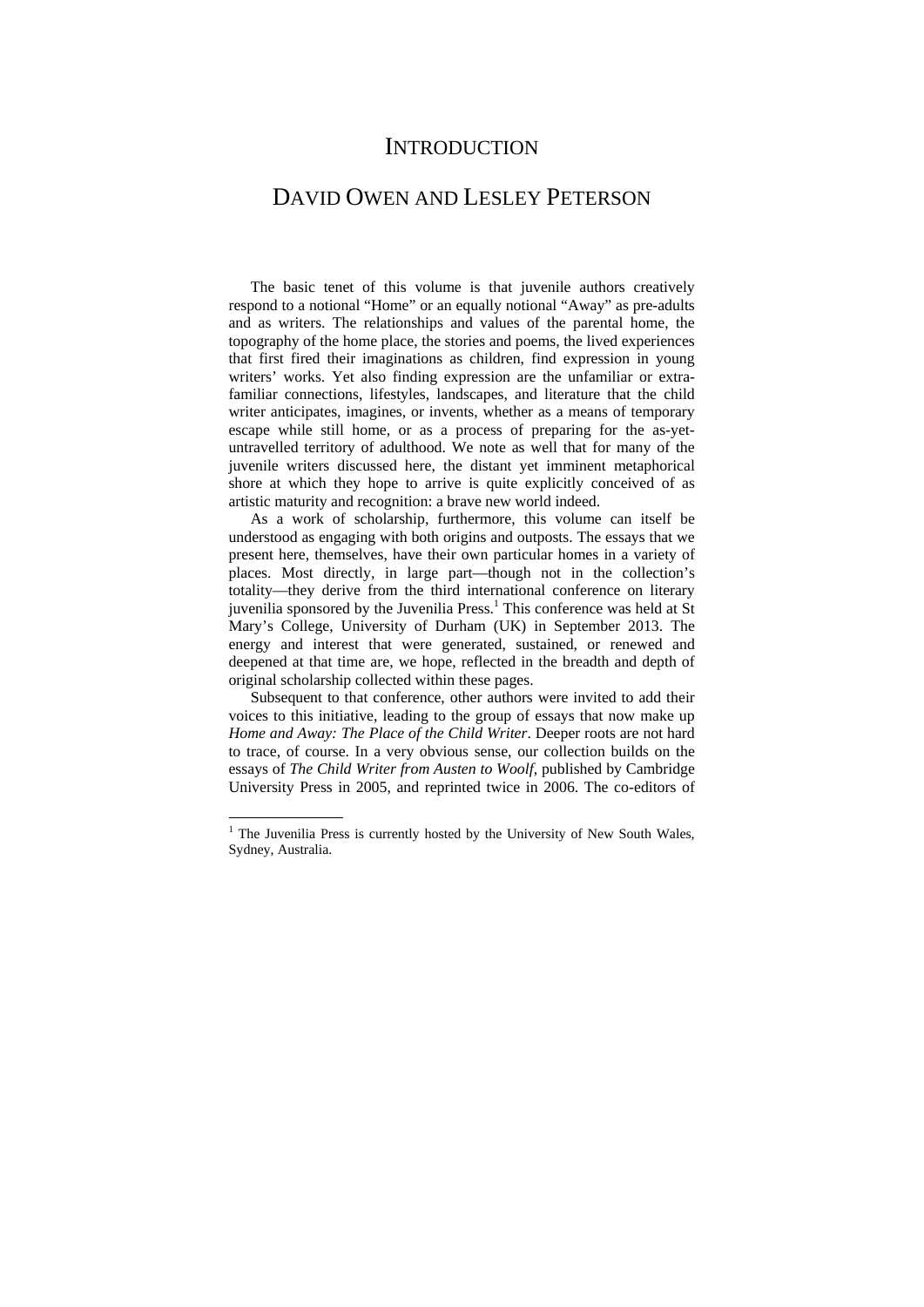that volume, Christine Alexander and Juliet McMaster, are respectively the current Director and General Editor of the Juvenilia Press and the founding General Editor, and as such could not have been better qualified to bring that ground-breaking and critically acclaimed collection of essays together. Alexander's introductory essay in the collection now before you, entitled "A Survey of the Birth, Childhood and Growth of Literary Juvenilia Studies", follows naturally and expertly on two of her essays in *The Child Writer*: "Nineteenth-Century Juvenilia: A Survey" and "Defining and Representing Literary Juvenilia". In her contribution to this collection, Alexander not only sets out the nature and parameters of the study of literary juvenilia, and confirms its validity as a discrete field of analysis, but obviates any need for us to re-trace this scholarly ambit's development here. It is, instead, our privilege to recognize the many ways in which the area of Literary Juvenilia Studies bears the stamp of Alexander's and McMaster's shaping influence. As their contributions to this publication demonstrate, they are formidable scholars and powerful mentors. Indeed, many of us might consider Alexander and McMaster's work as constituting a kind of academic "home", both for our work as scholars and for the field in which we work.

This is not universally the case, of course; pioneers in the territory of Literary Juvenilia Studies arrive from a wide variety of points of departure. Nevertheless, this collection is of necessity grounded in Alexander's and McMaster's work in describing and defining literary juvenilia, even as it seeks to spotlight the important contributions of others to the ongoing work of refining and revising the characteristics by which we may recognize and understand these "non-canonical texts that have for years", as Alexander pointed out in 2005, "been considered outside the corpus of respectable material for study".<sup>2</sup> Such writings have, by this account, been partly defined by their "marginal literary status".<sup>3</sup> Yet today it is much less easy than it once was to relegate to the scholarly margins the juvenilia of at least some authors—Jane Austen being a striking example. The single essay on Austen contained in this collection, Annette Upfal's "A Taste for Cruel Humour: Jane Austen's *History of England*", approaches this giant of juvenilia as a consumer of political cartoons and a collaborator with her artist sister, Cassandra. For discussion on Austen's better-known juvenilia, chiefly such works of fiction as *Love and Freindship*, readers today can readily locate many other sources to consult. Just this year, in fact, these sources have been immeasurably enhanced by Ashgate's publication of

 $\overline{a}$ 

<sup>&</sup>lt;sup>2</sup> Alexander, "Defining Literary Juvenilia", 93.

 $3$  Ibid.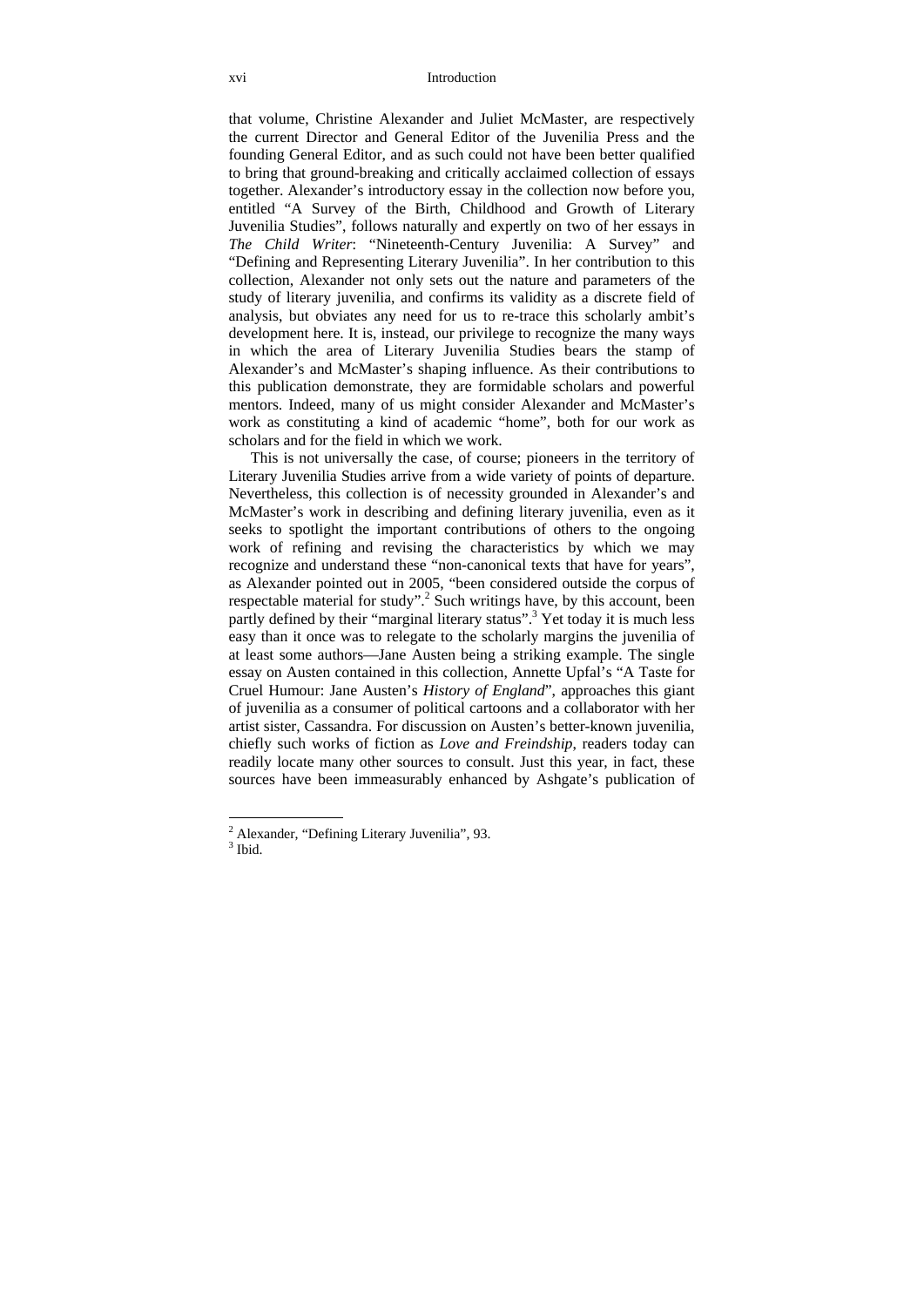*Jane Austen, Young Author*, in which McMaster collects her magisterial corpus of writings on Austen's juvenilia. As this milestone publication illustrates, Austen's juvenilia is now firmly ensconced as a legitimate study for Austen scholars generally. At the same time, the publication late last year by Penguin Classics of Alexander's edition of Austen's juvenilia (Love and Freindship *and Other Youthful Writings*) points to the existence of a sizeable market among Austen readers in general.

Attention to the juvenilia of the Brontës is similarly on the increase: such early writing as Charlotte Brontë's *Albion and Marina* are acquiring quite respectable bibliographies—which Sara Nyffenegger's contribution to this collection, "Negotiating Gendered Capital in Charlotte Brontë's Albion and Marina", helps to demonstrate.<sup>4</sup> Less directly, Joetta Harty's productive attention to nineteenth-century paracosms, whether described verbally or in map form, and Kate Sumner's insights on the significance of Thomas Chatterton's juvenile drawings, draw in their methodology on Alexander's work with the Brontës' drawings and paintings.<sup>5</sup> In the case of juvenilia by young men, it would be difficult to overstate the value of Laurie Langbauer's recent publications on such Romantic-era young writers as Thomas Chatterton, Leigh Hunt, Henry Kirke White, and Robert Southey. The complex, ongoing project of isolating features by which literary juvenilia might be identified benefits greatly both from Langbauer's 2011 analysis of the "traditions of juvenilia" that were "well established by the early nineteenth century", with particular focus on the classically-inspired tradition of schoolboy writing that stressed imitation,<sup>6</sup> and from her 2013 analysis of "the importance to juvenile writing of prolepsis—a trope that yokes immediacy to the future, employing a range of strategies including both anticipation and retrospection".<sup>7</sup> Indeed, given the emphasis in this current collection on the notion of *home* and *away*, it seems rather apposite to point out that this trope is, in effect, a rhetorical rendering of these binary concepts, and raises the suggestive possibility that much juvenilia writing may—consciously or not—contain something of these notions within them. Be that as it may, all this attention by publishers and scholars constitutes a telling indication that youthful writings now make effective and well-received claims for fuller inclusion into a more comprehensive assessment of authors' life-long involvement in literary creativity.

<sup>&</sup>lt;sup>4</sup> As of this writing, the search engine Google Scholar identifies 102 scholarly citations of Alexander's 1983 work, *The Early Writings of Charlotte Brontë.* <sup>5</sup>

See, for instance, Alexander and Sellars, *Art of the Brontës*. 6

Langbauer, "Leigh Hunt and Juvenilia", 118, 112.

<sup>7</sup> Langbauer, "Prolepsis", 888.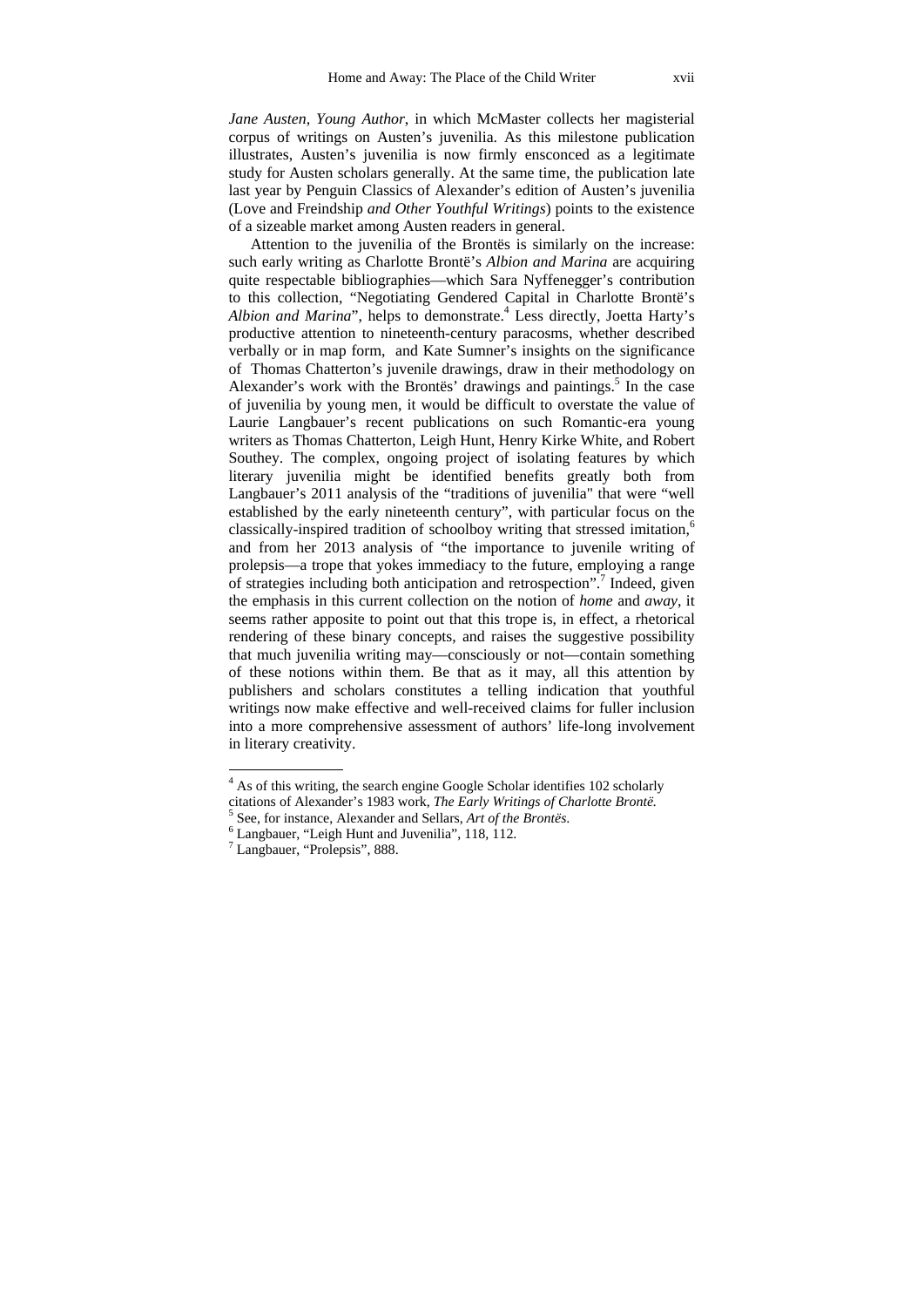The growth and development of Literary Juvenilia Studies is also evident in its widening geographical scope. The scholarship in *The Child Writer* frames nineteenth-century English literary juvenilia as a primarily British phenomenon; Louisa May Alcott is the only non-British writer given a full-length essay therein, whereas this collection features a fulllength essay on Australian writers (Pamela Nutt's "Ethel Turner and Mary Grant Bruce: Young Writers and Emerging National Identity"). Furthermore, the subject of Caroline Lieffers' piece, "'What about Ireland?'", is an American, Alison Barstow Murphy. Even here we must hasten to acknowledge our debt to *The Child Writer*, for Ethel Turner is one of the many otherwise forgotten writers whom Alexander spotlights in "Nineteenth-Century Juvenilia: A Survey". Alison Barstow Murphy, however, despite having published her juvenilia nearly a century ago, is but newly admitted to the pantheon. Thus, even as we celebrate the fact that scholars world-wide continue to develop our field in ways that are emphatically both inclusive and celebratory of non-British juvenilia, even as we point with some satisfaction to the enormous progress that Literary Juvenilia Studies have seen over recent years, we make no clarion call of triumphalism here: the number of youthful writers whose work can reward the closest and most respectful of scholarly attention but who have not yet received any such attention seems only to increase; also on the rise is the number of profitable methodological approaches to these writers' output. So there is much work still to do.

Certainly we trust that this present collection contributes in significant ways to advancing that work. This collection offers fresh instances of youthful writing, and with them fresh angles from which to consider the question of just what literary juvenilia is, of just what sorts of things youthful writing does. And after all, if well-established fields such as Romanticism or Modernism still go through routine bouts of selfdefinition in order to confirm their specific identities, we can hardly expect that Literary Juvenilia Studies could be exempt from such questioning. Unlike Austen or Charlotte Brontë, whose juvenilia first qualified for scholarly attention on the strength of their authors' adult work, an increasing number of child authors who published as children or young adolescents, and in some cases *only* as such (these include Marjory Fleming, Thomas Chatterton, Daisy Ashford, and Alison Barstow Murphy) have produced work that richly rewards our attention as readers and as researchers. Pushing boundaries in another way are the juvenilia of Richard Doyle, the subject of McMaster's essay in this volume. For Dick did grow up to publish as an adult, and in fact made a living by his art; but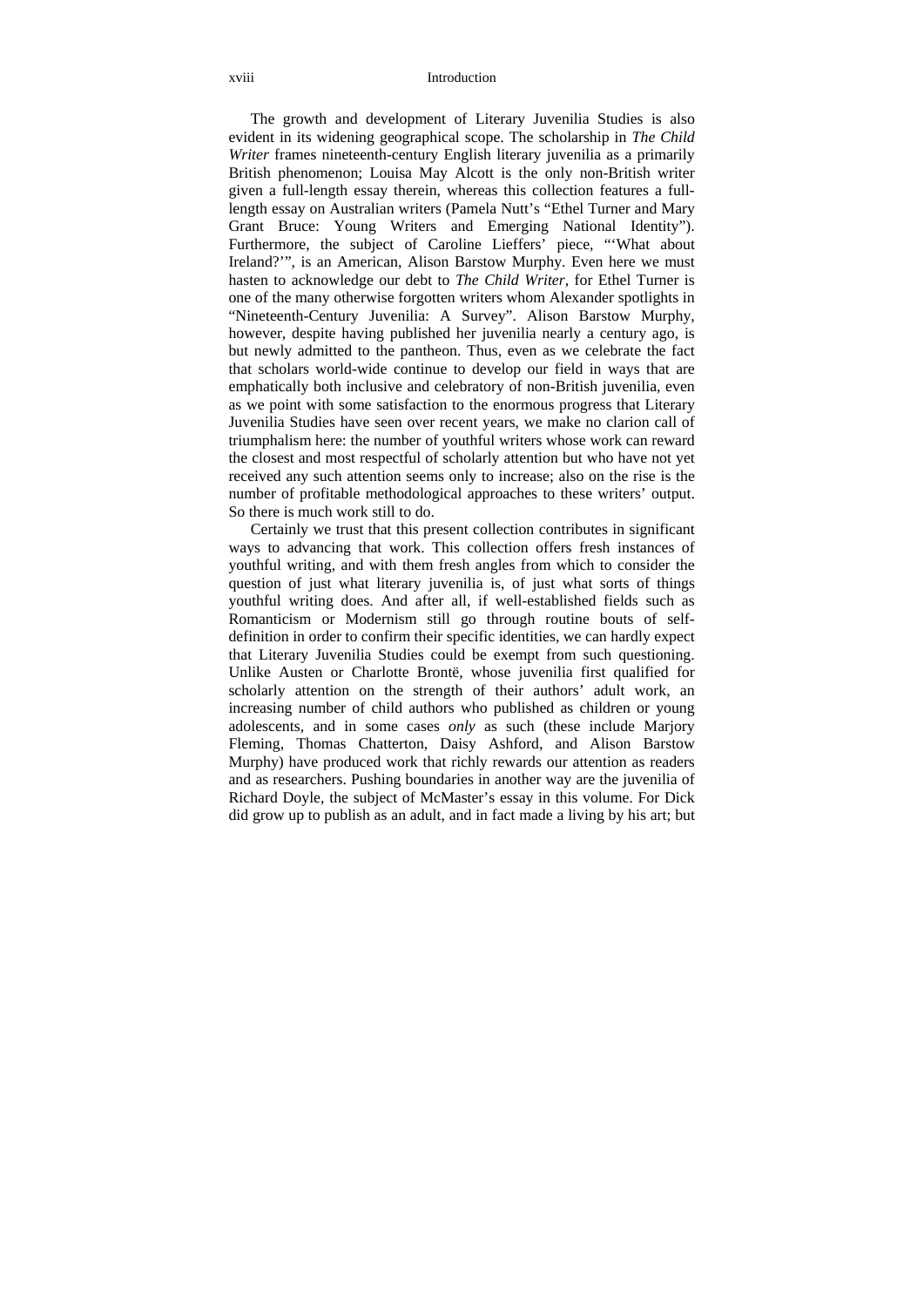it is his visual art, not his literary art, for which Richard Doyle became known to generations of readers of *Punch*.

Other essays in this collection also challenge conventional understandings of the significance of juvenilia—what Langbauer provocatively terms "neither mode, nor genre, nor attitude, but all at once"—to today's scholars of literature and culture.<sup>8</sup> As Alexander and McMaster point out, "Of such work as has been done on childhood writings, much has been by specialists on a given writer, with a view to examining 'apprentice work', and the writer's route to maturity".<sup>9</sup> When, however, we take up *The Child Writer*'s challenge to "examine childhood writings … not just in relation to the adult works of the same author, but in relation to each other";<sup>10</sup> and when, furthermore, we consider them in relation to wider linguistic, cultural, and literary trends, new insights and methodologies emerge. Ryan Twomey, for instance, reads Maria Edgeworth's juvenilia not simply for its role in her personal history as a developing writer, but also for its role in the history of the English language as it developed into one of many co-valid variants. Prunean's work on Hannah More's *Search after Happiness* contributes not only to literary and biographical studies of More, but to the history of the pastoral drama in English; David Owen's comparison of juvenilia by the contemporaries Austen and Anna Maria Porter illuminates the issues at stake during a crucial period in the development of the English novel, while showcasing the usefulness of literary juvenilia to understanding the life, not of an author, but of a genre. Similarly, Sylvia Hunt reads Leigh Hunt's verse in the context of the transition between eighteenth-century and Romantic literary conventions, generating insight into both, and reinforcing Langbauer's compelling argument that "recovering the tradition of juvenile writing", in particular the juvenile writing of the Romantic era, can "alter" the "very literary histories" from which that writing has been so unfortunately dropped.<sup>11</sup>

In Lesley Peterson's essay on Tennyson's unfinished verse drama, *The Devil and the Lady*, as in Prunean's essay on More, we encounter works that cross generic boundaries: texts that for different reasons announce yet deny their status as plays suitable for performance, but both of which are themselves performances of their young authors' credentials, aspirations,

<sup>8</sup> Langbauer, "Romance", 109.

<sup>&</sup>lt;sup>9</sup> Alexander and McMaster, Introduction, 3.

 $10$  Ibid.

<sup>&</sup>lt;sup>11</sup> Langbauer, "Prolepsis", 891. See also Langbauer's article, "Romance", in which she analyses the ways in which juvenile writing (Austen's in particular) challenges established theories of the relationship between the genres of novel and romance.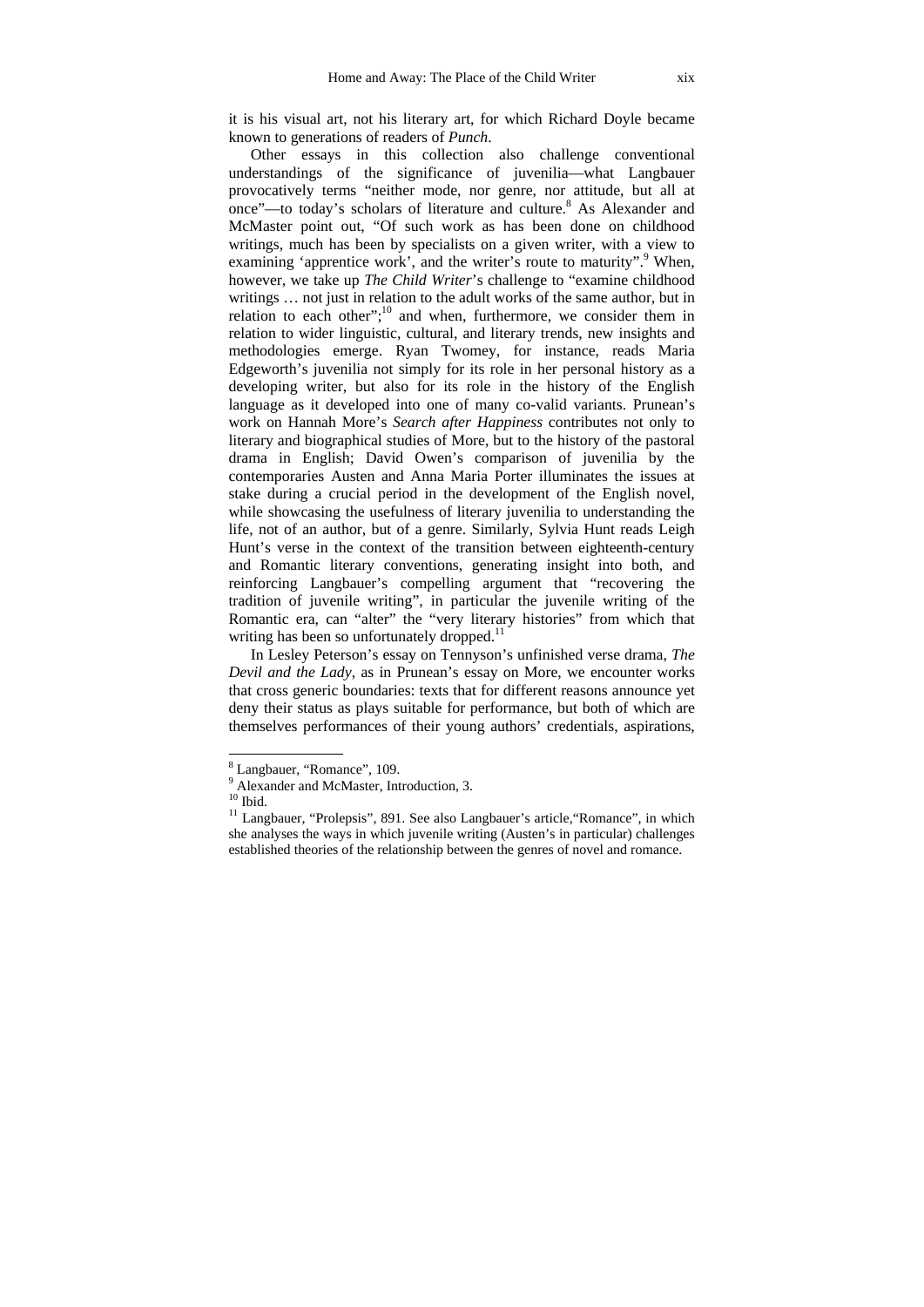#### xx Introduction

and concerns. These concerns include issues that, if not unique to adolescents, have a special relevance, perhaps, to child writers. The place of the child is the parental home, but the work of the child while at home is to study, rehearse, and prepare for the time he or she moves away; accordingly we find writing that reflects and examines the tensions between obedience and ambition; the fear of adult power and the attraction to its temptations and promises; and the competing appeals of domestic retreat and exploration. This last, too, is partly the concern of Mary Arnold (later Ward), as discussed here by Gillian Boughton. Conversely, the late adolescent, even while technically still a child and very much dependent on adults, may already be processing, in his or her writing, a certain grief for the lost security of early childhood. This processing of loss Peter Merchant takes up in his sensitive reading of the juvenilia of Mary Eliza Haweis, for instance, and is addressed also by McMaster.

As we throw light on topics of particular interest to our young writers, then, we also find (not unexpectedly) questions of sex in these texts, as well as *issues* with parents, whether literal or literary; community and family affiliation; coming to terms with one's history, recreating such history to serve one's needs (or to deny one's accomplishments); questions of and concerns about gender and the pervading shadows of poverty or other kinds of early suffering. Just as these personal concerns are often found to be inextricably linked with such literary concerns as the negotiation of established and emerging literary conventions, they are also found equally often to be caught up with such political questions as exploration, colonization, war, and national or regional self-definition. Accordingly, all of the essays in this collection may be taken implicitly to argue for the validity and importance of Alexander's 2005 assertion that "there is no evidence in these writings of the fictional convention of the sentimentalized, innocent child".<sup>12</sup> Rather, just as Alexander observes and predicts, the child authors discussed in this collection "turn their gaze on the adult world, experiencing vicariously an authority and lifestyle beyond their reach and testing the boundaries of the self in a variety of fictional relationships".13 Each of the essays here, in its own way, exemplifies the rich rewards that can accrue to the scholar who takes seriously the child author's complex and critical engagement with the adult world. These rewards include insights not only into the individual writer, but also into the world that each writer's juvenilia brings into focus, a focus often as startling as it is sharp.

 $\overline{a}$ 

<sup>&</sup>lt;sup>12</sup> Alexander, "Nineteenth-Century Juvenilia", 27

 $13$  Ibid.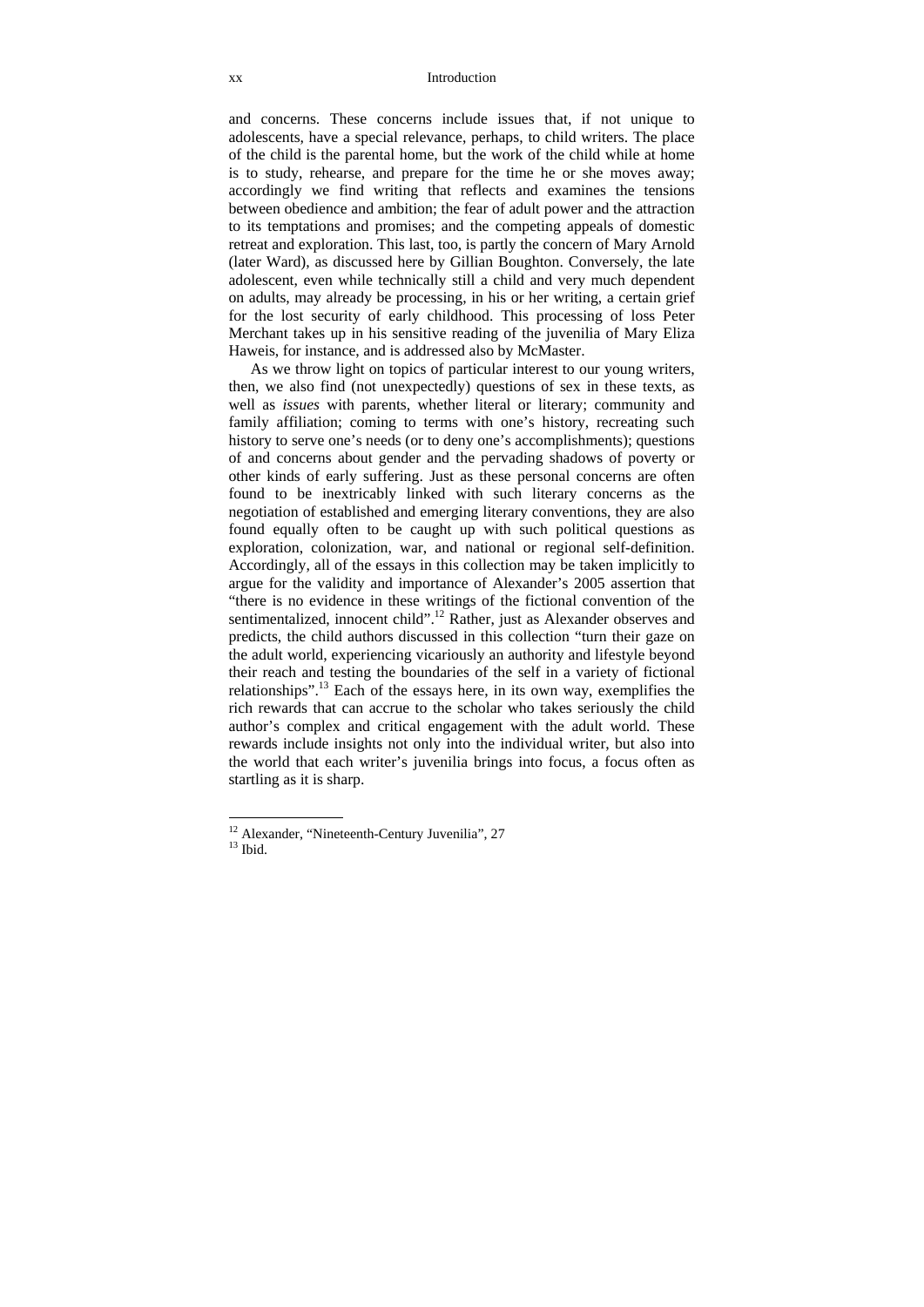In short, there is much here that will reward approaches that privilege a generic assessment of youthful writing; but there is, too, a wide range of inter-textual and inter-generic works that ought to remind us how limited our understanding of literary juvenilia will be if we look only to find either innocent and naïve outpourings or slavish copying of adult models. The writers discussed here are conscious and effective contributors to an interconnected world of ideas, and make their contributions in ways that are surely meant—and deserve—to be taken on their own terms, and not merely as pale imitations of what is often believed off-hand to be *better* (i.e., adult) writing.

In the above, we have traced a number of different connections between the essays contained in this collection. We trust the reader will enjoy tracing new and different connections, whether on the basis of age, gender, genre, region, historical period, theme, style, or scholarly methodology. The possibilities are, of course, endless, or nearly so. Nevertheless, since it is obvious that all collections benefit from clear structuring and comprehensible organisation, we offer this collection organized into four major parts: "Up and Away", "Working from Home", "Elsewhere Imagined", and "Roots and Wings". Each of these offers critical discussion that—in its own way—develops the over-arching idea behind this current work, namely that the contemporary field of Literary Juvenilia Studies bases itself on the solid groundwork of earlier study, but, in doing so, also seeks out new ambits of concern and attention. "Up and Away" consists solely of Alexander's substantial and authoritative essay, which contains not only a review of literary juvenilia's origins, but a preview of its possible future. "Working from Home" collects essays analysing works of literary juvenilia that observe, recall, or reconstruct the home place, as well as those examining the evolving relationship to that home place of the budding professional. "Elsewhere Imagined" collects essays analysing works of literary juvenilia that engage with historical and geographical facts about times and places other than the child's own, that observe a rapidly-changing political or geographical landscape, or that feature elaborate fantasy worlds of the child writer's own creation. Finally, "Roots and Wings" collects essays analysing the child writer's literary roots in the home-ground of familiar canonical or conventional texts and the innovative wings the child writer may take away from this familiar territory into new styles of writing.

We hope that this collection will serve in this way not only to reinforce the obvious but important fact that youthful writings are valid and valuable extensions to our understanding of the objectives and parameters of literary genres, but also to generate a deeper appreciation of what it means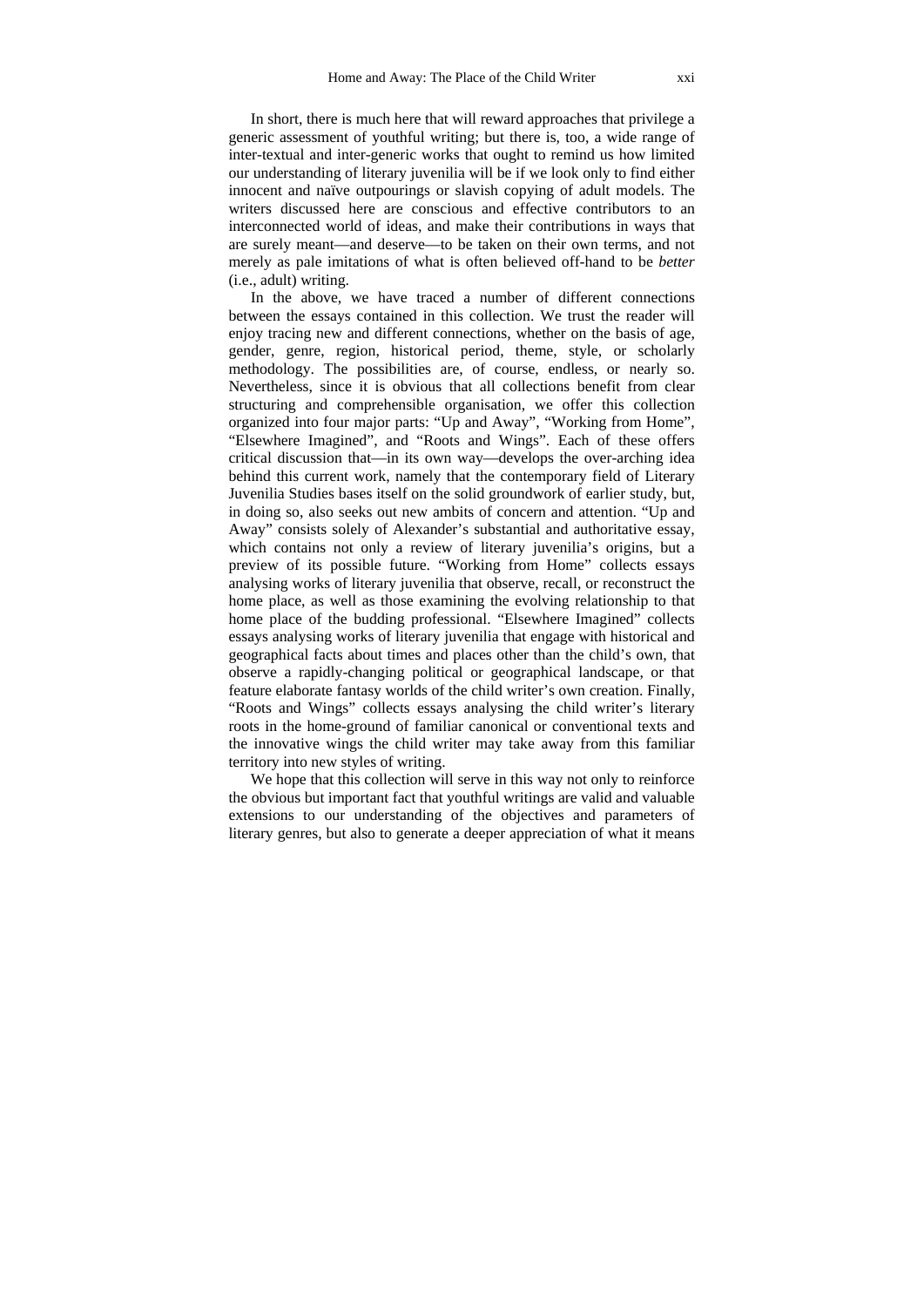to be a writer. We hope too that the essays in this collection will serve as a reminder that being a writer cannot be assumed to mean the same thing to every young author, for here the reader will encounter some child writers who write only to please themselves and others who are self-consciously rehearsing the role of public professional; some child writers who work in relative isolation and others whose work is grounded in collaboration or shaped by adult expectation; some child writers who will become canonical through their adult writing and others whose careers begin and end with their juvenilia. Yet we trust that each part of this collection matches the developmental movement familiar to us all, of celebrating our origins even as we seek to put down new roots in a distinct *elsewhere*.

#### **Bibliography**

- Alexander, Christine. *The Early Writings of Charlotte Brontë*. Oxford: Basil Blackwell, and New York: Prometheus, 1983.
- —. "Defining and Representing Literary Juvenilia". In *The Child Writer from Austen to Woolf*, edited by Christine Alexander and Juliet McMaster, 70-100. Cambridge: Cambridge University Press, 2005.
- —. "Nineteenth-Century Juvenilia: A Survey". In *The Child Writer from Austen to Woolf*, edited by Christine Alexander and Juliet McMaster, 11-30. Cambridge: Cambridge University Press, 2005.
- Alexander, Christine, and Juliet McMaster. Introduction to *The Child Writer from Austen to Woolf*, 1-10. Cambridge: Cambridge University Press, 2005.
- Alexander, Christine, and Jane Sellars. *The Art of the Brontës*. Cambridge: Cambridge University Press, 2005.
- Langbauer, Laurie. "Leigh Hunt and Juvenilia". *Keats-Shelley Journal* 60 (2011): 112-13.
- —. "Prolepsis and the Tradition of Juvenile Writing: Henry Kirke White and Robert Southey". *PMLA* 128 (2013): 888-906.
- —. "Romance". In *A Companion to the English Novel*, edited by Stephen Arata, Madigan Haley, J. Paul Hunter, and Jennifer Wicke, 103-116. Hoboken: Wiley-Blackwell, 2015.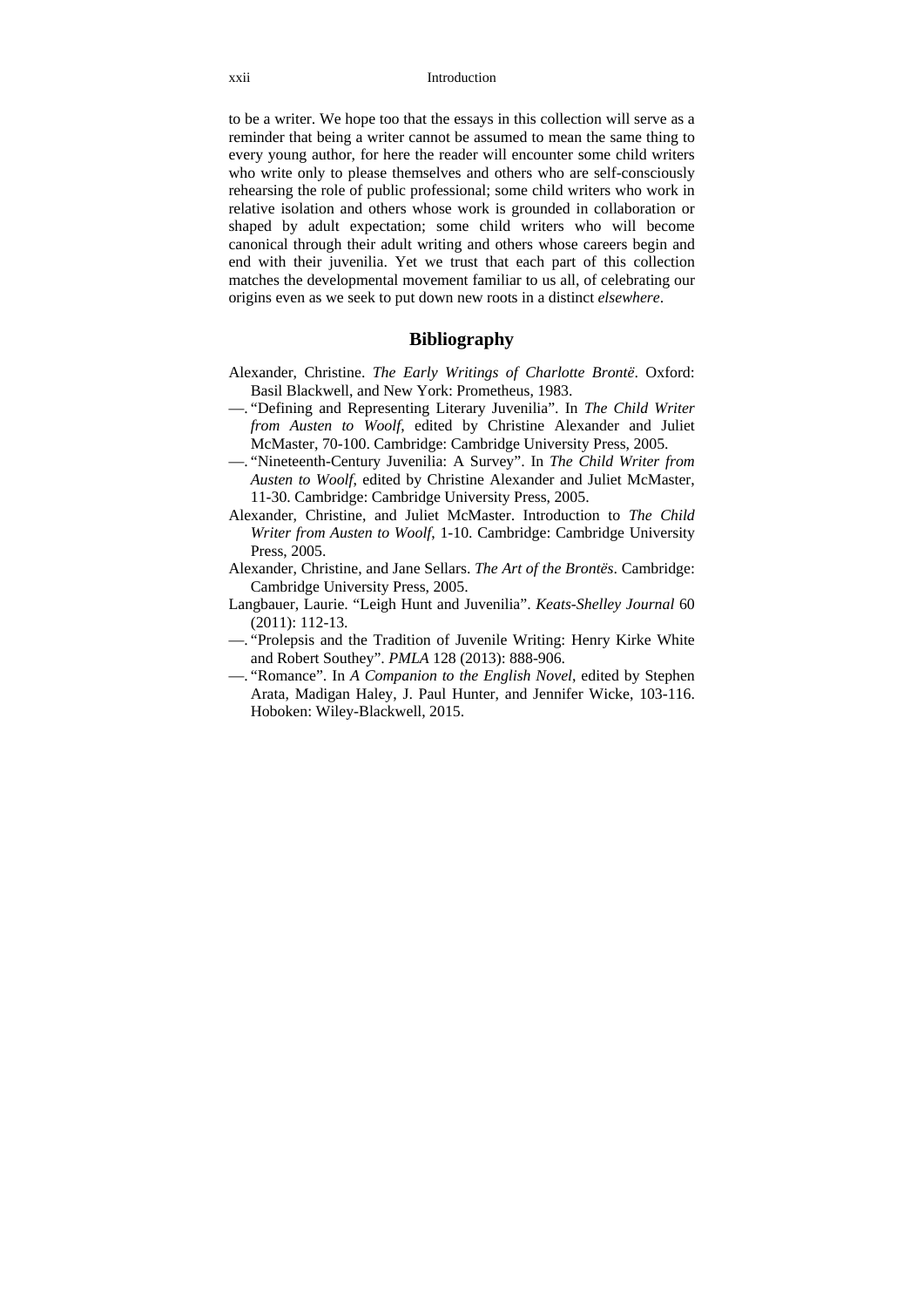# **PART ONE:**

# **UP AND AWAY**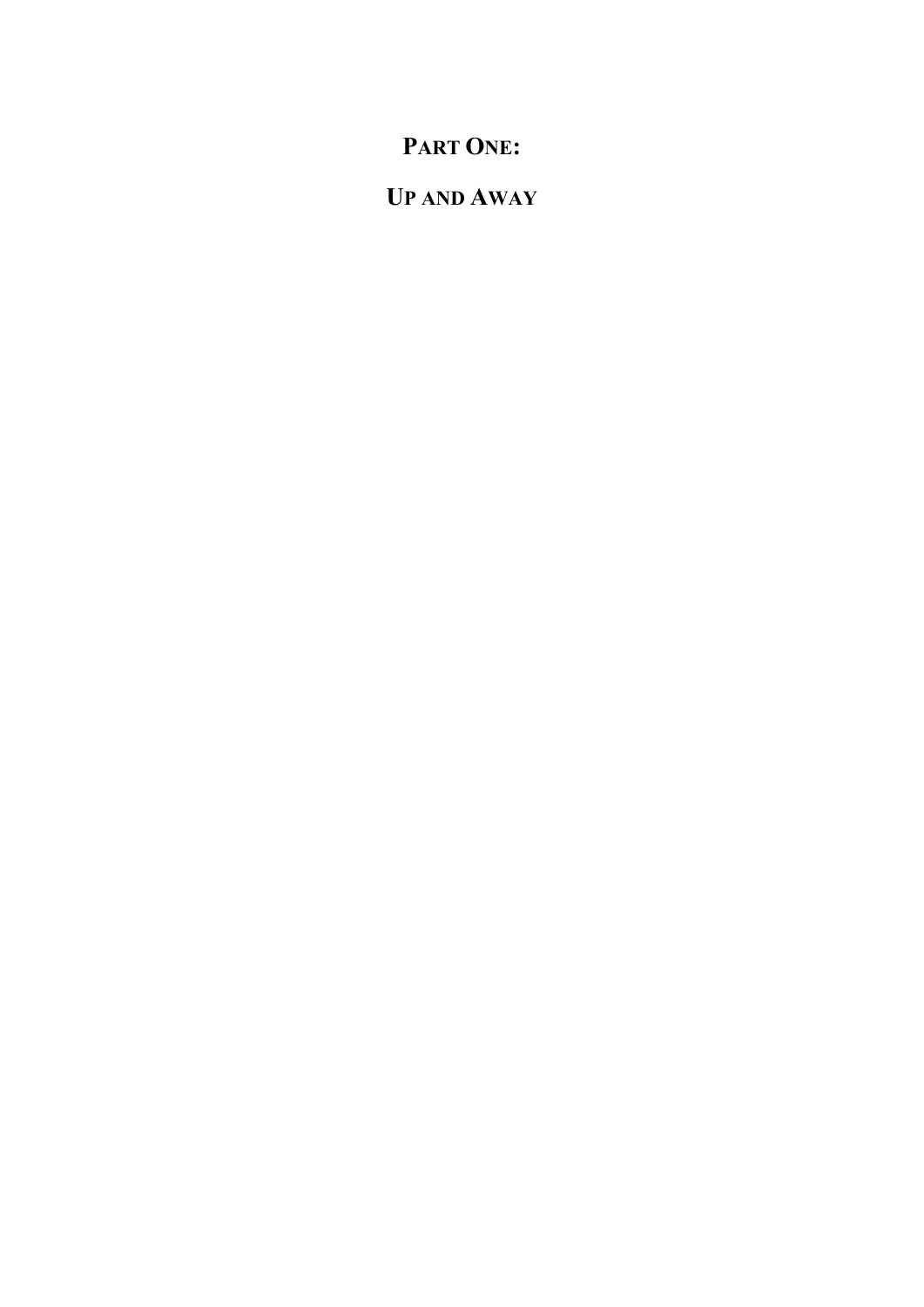# IN SEARCH OF LITERARY JUVENILIA: A SURVEY OF THE BIRTH, CHILDHOOD AND GROWTH OF A NEW GENRE

## CHRISTINE ALEXANDER

In July 1996, Gillian Boughton invited me to give the keynote address at the first International Juvenilia Conference, held in the English Department at Durham University, UK, where she is a Fellow of St. John's College. Gillian Boughton is one of those people in education who make things happen: she is an expert academic facilitator, and on this occasion she gathered together, for the first time, scholars who had been working on the early writings of individual authors (she herself had done valuable work on Mary Augusta Ward, née Arnold, the granddaughter of Dr. Arnold of Rugby). Her aim was to discuss and promote our common literary research interests and, in achieving this aim, she has made the beautiful cathedral city of Durham the spiritual birthplace of international Juvenilia Studies.

After nineteen years, it is time to take stock. How did Literary Juvenilia Studies emerge in the academy? What were and are its features, and how has it progressed through what we might call its childhood and adolescent years? Has it come of age? What actually constitutes Juvenilia Studies and what is its future? In the first part of my essay I want to trace this trajectory: a survey of the birth and progress of a new genre. Then in the second half of my essay, I will discuss a variety of recent research and try to map various ways forward for Juvenilia Studies.

#### **The Birth and Early Growth of Juvenilia Studies**

The title of my paper at that first conference in Durham was "'What Geni-elixir or Magi-distillation?': Towards a Theory of Juvenilia". The phrase "Geni-elixir or Magi-distillation" comes from Charlotte Brontë's *Villette*,<sup>1</sup> evoked by the narrator as the recipe for escape into the comforting dreams of childhood, a reference to the *Arabian Nights* but

<sup>1</sup> *Villette*, chap. 26, p. 239.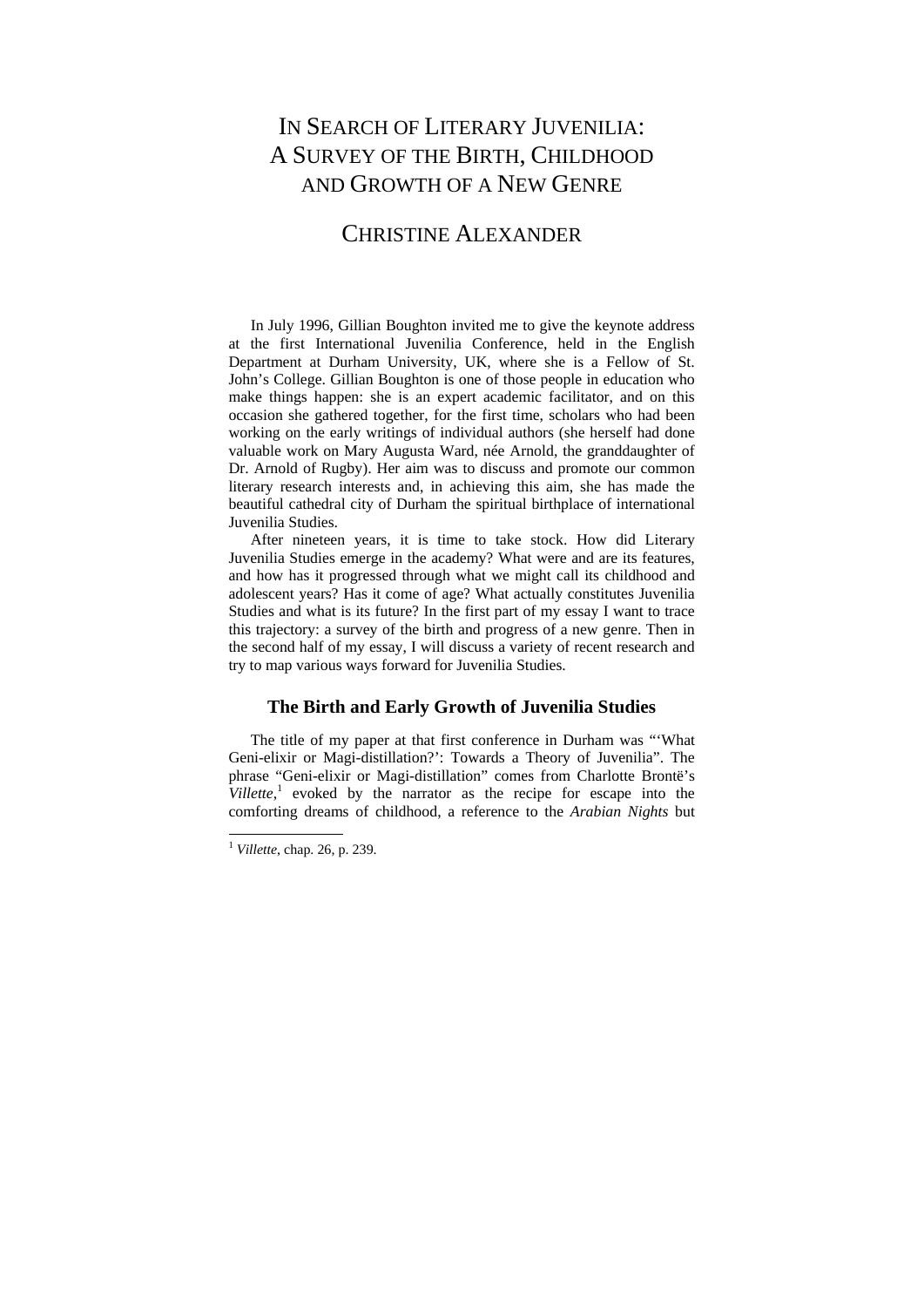also suggestive of the imaginative process by which children—in this case young writers—are able to transport, relocate and rewrite the adult world from their experience. Coleridge considered this free-ranging imaginative ability a prime characteristic of childhood:

The first lesson that innocent Childhood affords me is — that it is an instinct of my Nature to pass out of myself, and to exist in the form of others.

The second is — not to suffer any one form to pass into ME and become a usurping Self in the disguise of what the German Pathologists call a FIXED IDEA $^2$ 

I argued, using for convenience a post-colonial model, that this is the way the Brontë juvenilia, and possibly all juvenilia, function. In colonizing the adult world the Brontës passed out of themselves in order to exist in the form of the adult Other, with all its attendant authority and power; and they achieved this through a variety of narrative and intertextual play that allowed them to avoid any one dominant adult discourse that might usurp the free spirit of the youthful writer. Like most children they were experimenters, exploring new ideas and modes of communication through imaginative processes and written forms. In my paper, I offered some ideas about how we might approach the concept as a genre, dealing with ideas of definition, genre and practice.

Ideas towards a theory of juvenilia, however, won't make studies in the field happen, and this is where Juliet McMaster (University Professor Emeritus at the University of Alberta, Canada) and her students enter our history. Juliet McMaster was also at the Durham conference, and she had been working with her students in a Children's Literature course, trying to find ways to teach them the practice of text-making, that "mysterious professional professorial indulgence" as she terms it in her article "Apprentice Scholar, Apprentice Writer", published in *Canadian Studies in Literature* the same year as the conference. She points out that in the classroom, English professors tend to purvey mainly critical skills. Students learn to interpret what they read, and they learn to assess not only the text they study but also professional critics' interpretations of the text. They seldom encounter what McMaster terms "the nuts and bolts of scholarship"—questions about the authority and source of the text, biographical and contextual introductions, historical and other explanatory annotation. Such textual features are seen as fact and seldom critiqued or

 $2^2$  Coleridge, Notebook 47, fols. 20-20v, 19 October 1830.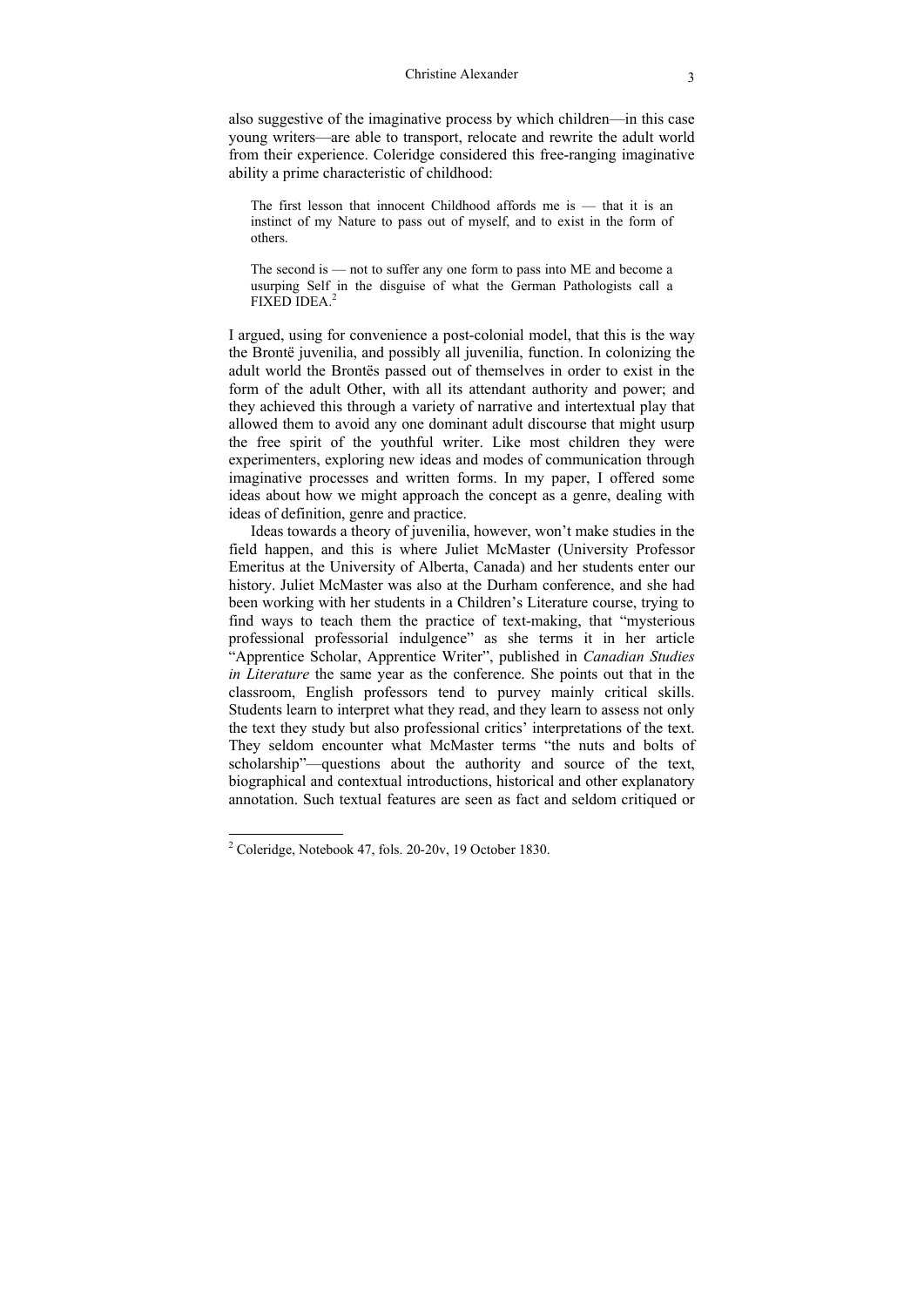challenged. In light of these concerns she set her students an optional essay question on annotation; but it was not until she was teaching an honours course on Jane Austen that she thought of an essay topic that called for an "edition" and found herself in the business of book-making. The exercise became a class project, and the students worked on annotating and introducing Austen's uninhibited teenage burlesque "Jack and Alice", using Chapman's famous text rather than the manuscript, but illustrating and designing a little saddle-stitched volume in a stiff paper cover as a souvenir text of their efforts—rather like the Brontë hand-made volumes, only considerably larger in size. In fact a little Brontë volume followed in the same format as the result of another honours class, and Professor McMaster wrote to me to ask if her team could use my text of "The Twelve Adventurers" from *An Edition of the Early Writings of Charlotte Brontë* (vol. 1, 1987) as the basis of their edition. Email was in its early days and thus we "met" online in 1993, a correspondence that was to lead to ongoing collaborative research in literary juvenilia and to efforts to introduce it into teaching and research. Another Austen booklet followed, making a total of three rather primitive (photo-copied not printed) but significant precursors to the Juvenilia Press productions.

Juliet McMaster told me of her ambitious plan to put the project on a more formal footing since her colleague, the eminent scholar Professor Isobel Grundy, had offered to edit an unpublished romance by the young Lady Mary Wortley Montagu, whose biography she was writing for Oxford University Press at the time. This gave the informal class project a tremendous boost: in 1994 an Editorial Board was formed and the Juvenilia Press was born, as a desktop publishing venture with experienced academic editors and student input. A student in Art and Design created our youthful logo (Fig. 1-1), volumes were now printed with perfect-binding and glossy covers, and costs inevitably rose.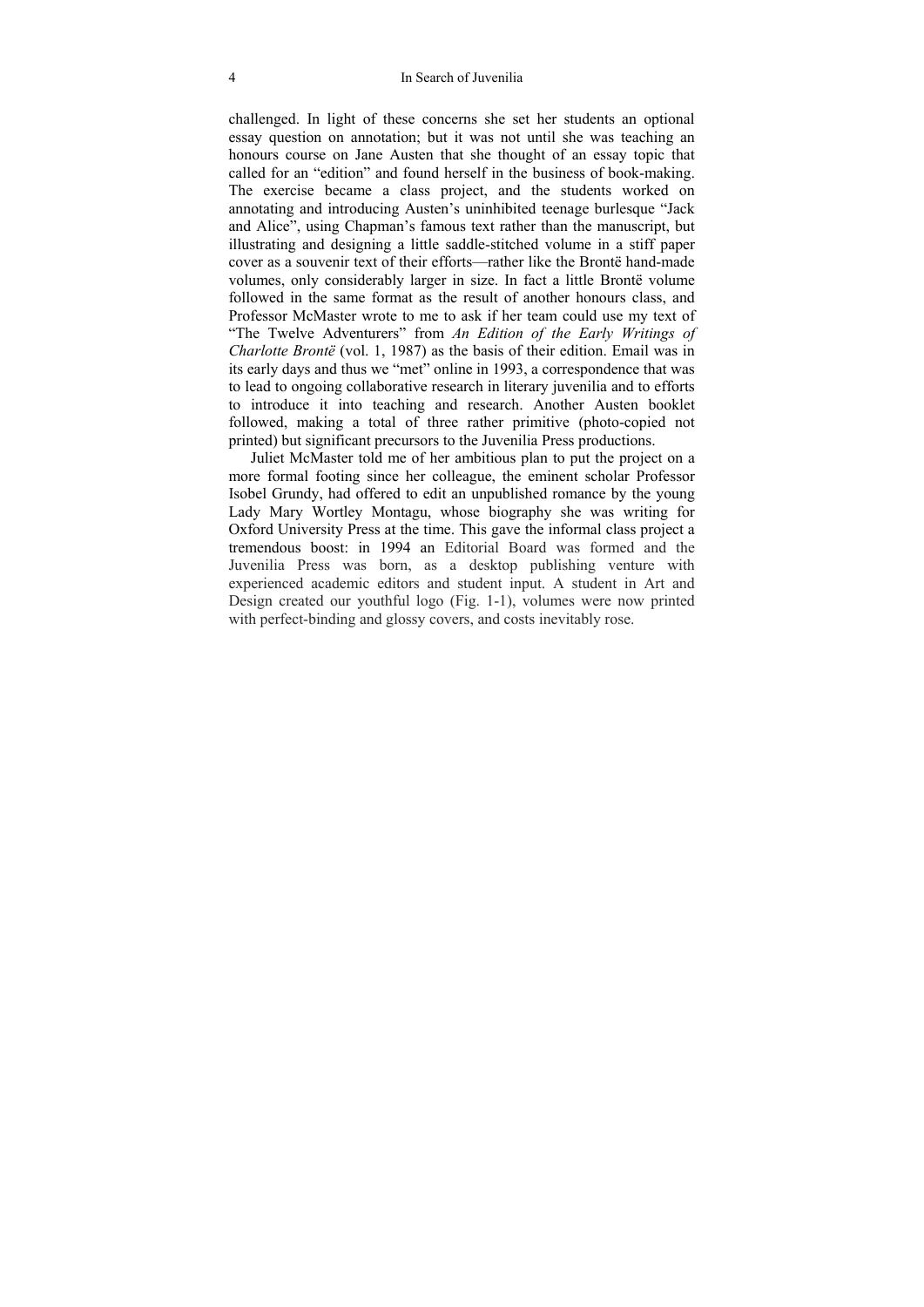

Fig. 1-1. The Juvenilia Press logo.

I was invited to be a member of the Editorial Board, a sort of long-distance adviser. I readily agreed and this was the beginning of a long collaboration in Juvenilia Studies. In fact, one might date the launch of *international* Juvenilia Studies to this collaboration, since it meant that the Canadian enterprise was now linked with Australian researchers and soon after with juvenilia contacts we had in the UK, South Africa, the United States, Spain and Japan.

I also joined the list of juvenilia mentor editors and worked first with a postgraduate student on the earliest of the miniature Brontë manuscripts, three issues of *Branwell's Blackwell's Magazine* (1995), located at the Houghton Library at Harvard and still unpublished at the time. Then in four consecutive years I worked with MA and Honours classes at the University of New South Wales (UNSW) in Sydney, teaching bibliography and textual studies as part of a new course on Literary Juvenilia—possibly the first ever taught exclusively on this subject. In each class we produced an edition that became part of the Juvenilia Press catalogue.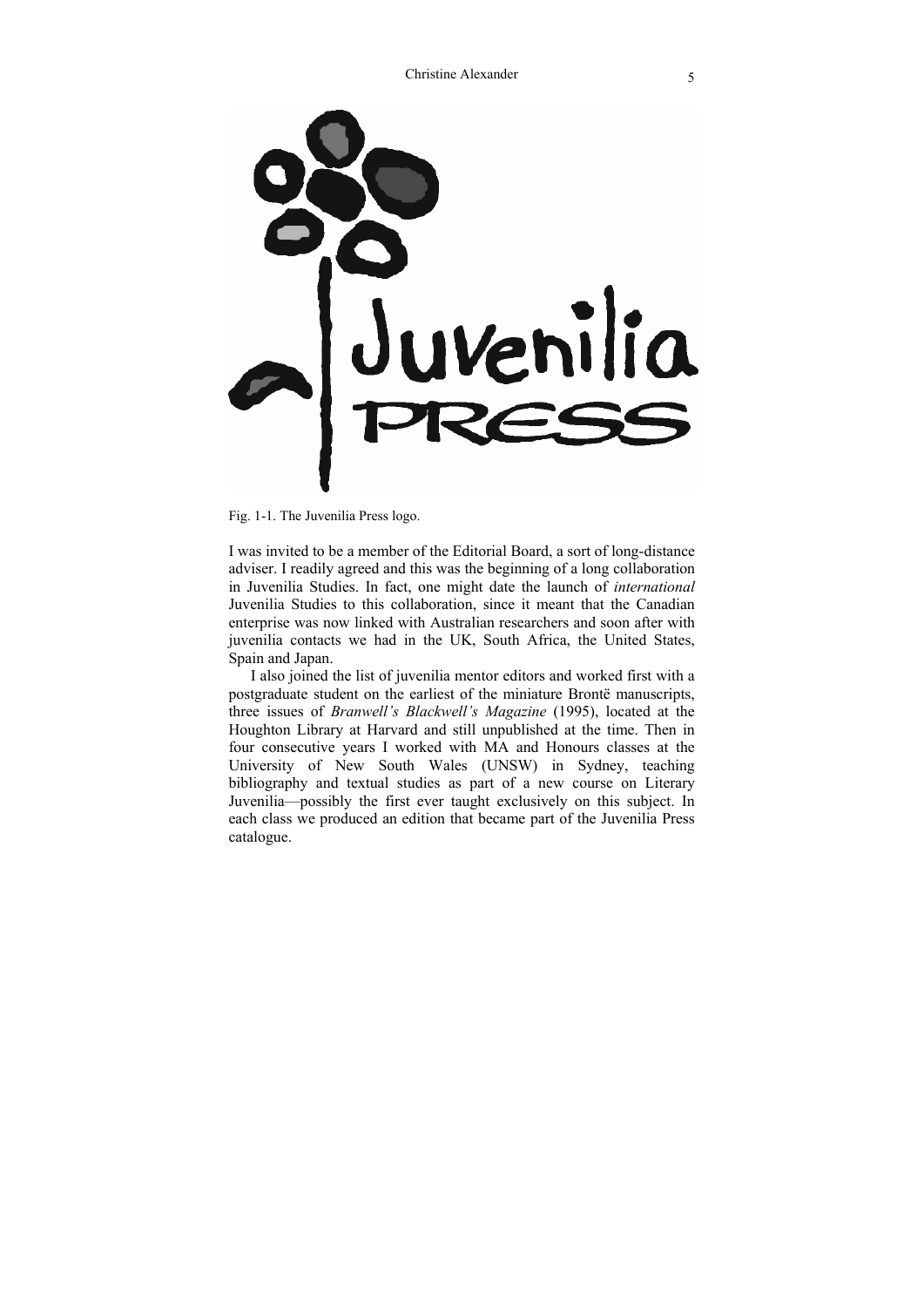Meanwhile Juliet McMaster had been busy contracting major scholars like Jan Fergus, Joseph Wiesenfarth, Peter Sabor, Isobel Grundy (for a second volume) and others to produce editions of juvenilia with their postgraduates as part of their academic professional training. In these early days, Jane Austen was a pillar of the Press: Juliet McMaster is a major Austen scholar, and her entrepreneurial skills were exercised with great gusto in this field, especially with the generous support that JASNA (Jane Austen Society of North America) gave the Press in the early days commissioning volumes of juvenilia for their large and very successful Austen conferences. Volumes were also produced on the juvenilia of other authors: George Eliot, Branwell and Charlotte Brontë, Louisa May Alcott, Daisy Ashford, Opal Whiteley, Malcolm Lowry, Margaret Laurence, and the contemporary Canadian writer Margaret Atwood, who generously donated two early unpublished stories and a poem for the Juvenilia Press to publish. The Atwood volume was produced with Sherrill Grace, the pioneer Canadian literary scholar at the University of British Columbia, as mentor editor (1997).

In February 1999, my colleague Professor Roslyn Jolly and I organised an international conference in Sydney, under the auspices of the Australasian Victorian Studies Association (AVSA) and funded by the University of New South Wales. The conference was titled *The Victorians and Childhood*, advertised with a poster sporting Gotch's "The Child Enthroned"—itself a significant statement on adolescent girlhood (Fig. 1- 2); and the keynote speakers were Juliet McMaster and Sally Mitchell, well-known critic on girls' culture in the late Victorian period. We attracted a considerable number of prominent international academics from a variety of fields: Victorian Culture, Art History, History of the Book, Children's Literature, Victorian and Romantic Literature.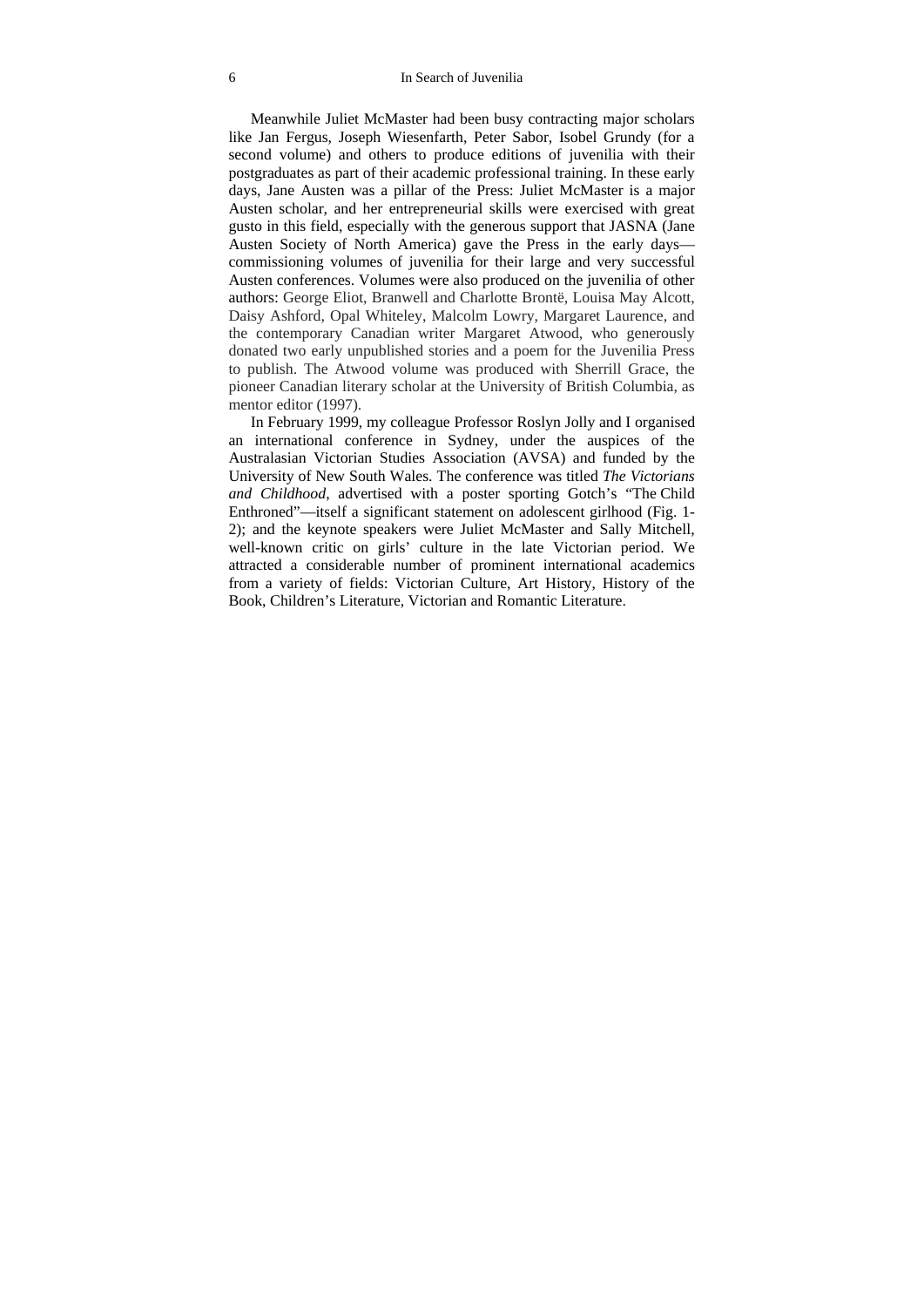#### Christine Alexander 7



Fig. 1-2. Poster for *The Victorians and Childhood* conference, University of New South Wales, February 1999, including "The Child Enthroned" by Thomas Cooper Gotch.